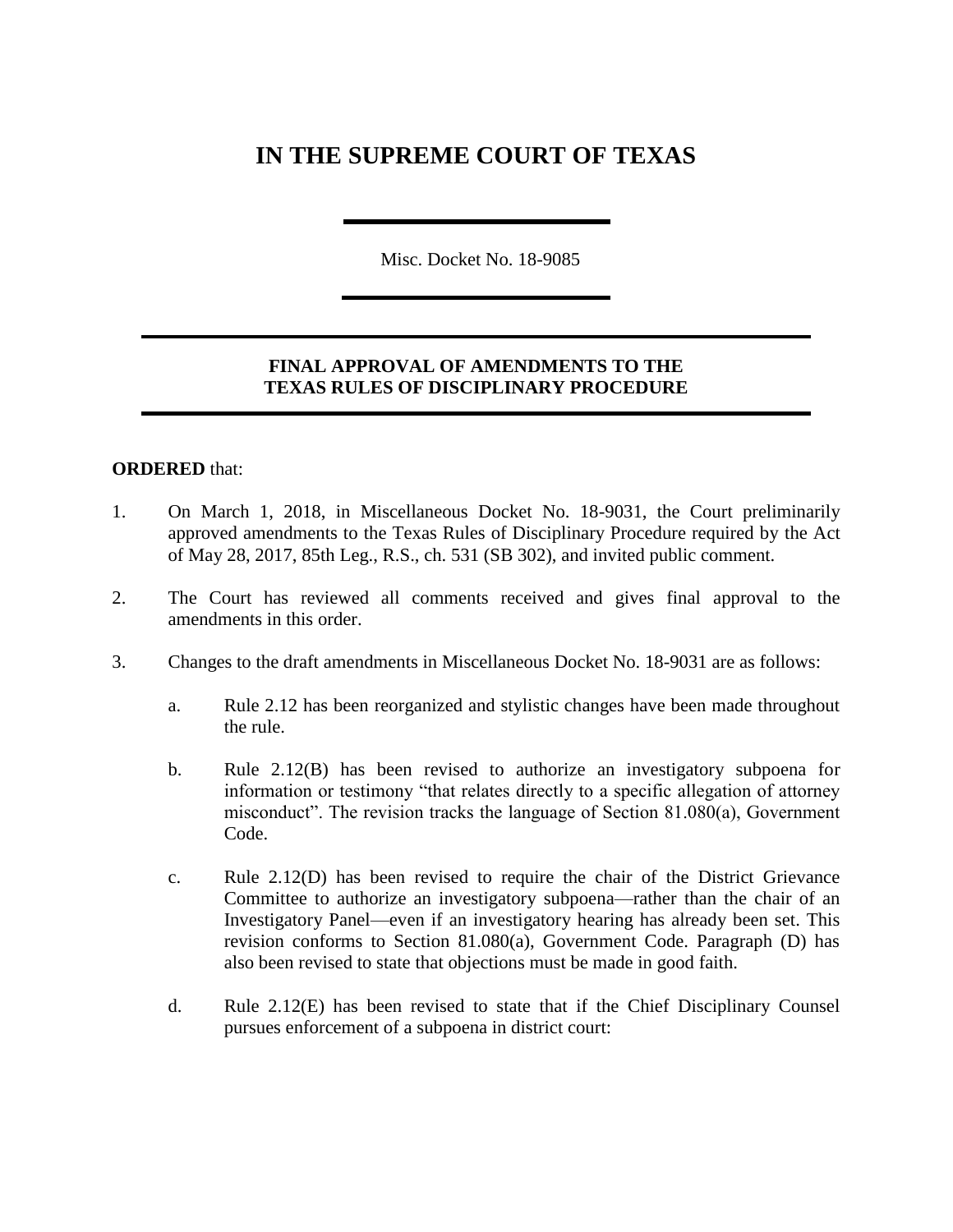- the Respondent may raise any good faith objection to the subpoena;
- if the district court finds that a Respondent's objection or noncompliance is in bad faith, the court may award costs and attorney fees to the Chief Disciplinary Counsel;
- the district court's order is not appealable; and
- the Chief Disciplinary Counsel must not consider a Respondent's good faith objection to an investigatory subpoena as grounds for Just Cause.
- e. The introductory paragraph to Rule 2.17 has been revised to clarify that an Investigatory Panel member may not been assigned to an Evidentiary Panel for the same case.
- f. Stylistic changes have been made to Rule 2.17(H) to conform to analogous language in Rule 2.12.
- g. Former Rule 3.10 (Imposition of Sanctions) has been deleted because its substance is being replaced by Part XV. The rest of Part III has been renumbered.
- h. Typos have been corrected.
- 4. The amendments apply to a grievance filed on or after June 1, 2018, regardless of when the conduct that is the subject of the grievance occurred. A grievance filed before June 1, 2018 will be governed by the rules in effect at that time.
- 5. The Clerk is directed to:
	- a. file a copy of this order with the Secretary of State;
	- b. cause a copy of this order to be mailed to each registered member of the State Bar of Texas by publication in the *Texas Bar Journal*;
	- c. send a copy of this order to each elected member of the Legislature; and
	- d. submit a copy of the order for publication in the *Texas Register*.

Dated: June 21, 2018.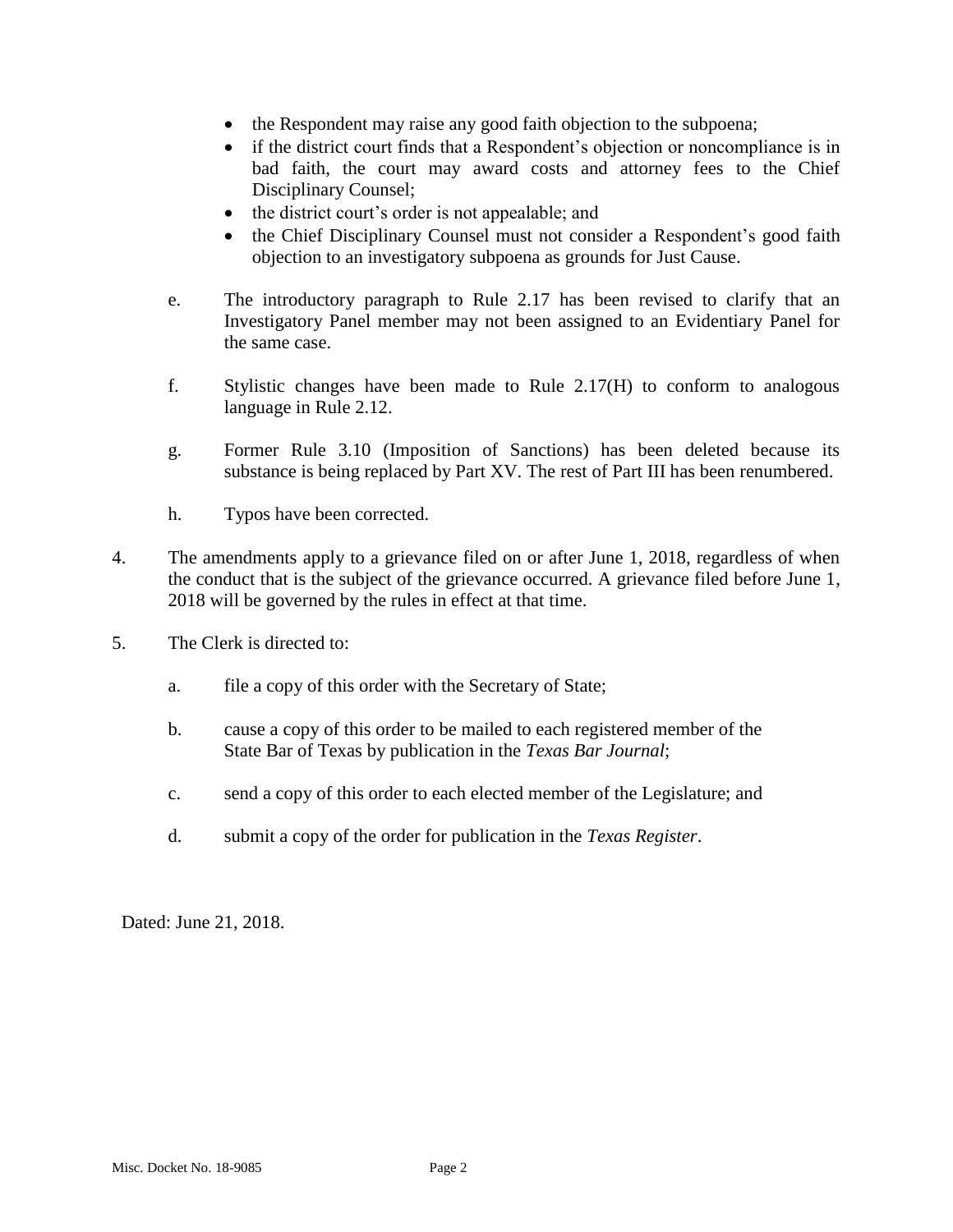Nathan L. Hecht, Chief Justice

Paul W. Green, Justice

MSM Phil Johnson, Justice mas Eva M. Guzman, Justice Debra H. Lehrmann, Justice Jeffrey S. Boyd, Justice John P. Devine, Justice own, Justice  $\rightarrow$ James D. Blacklock, Justice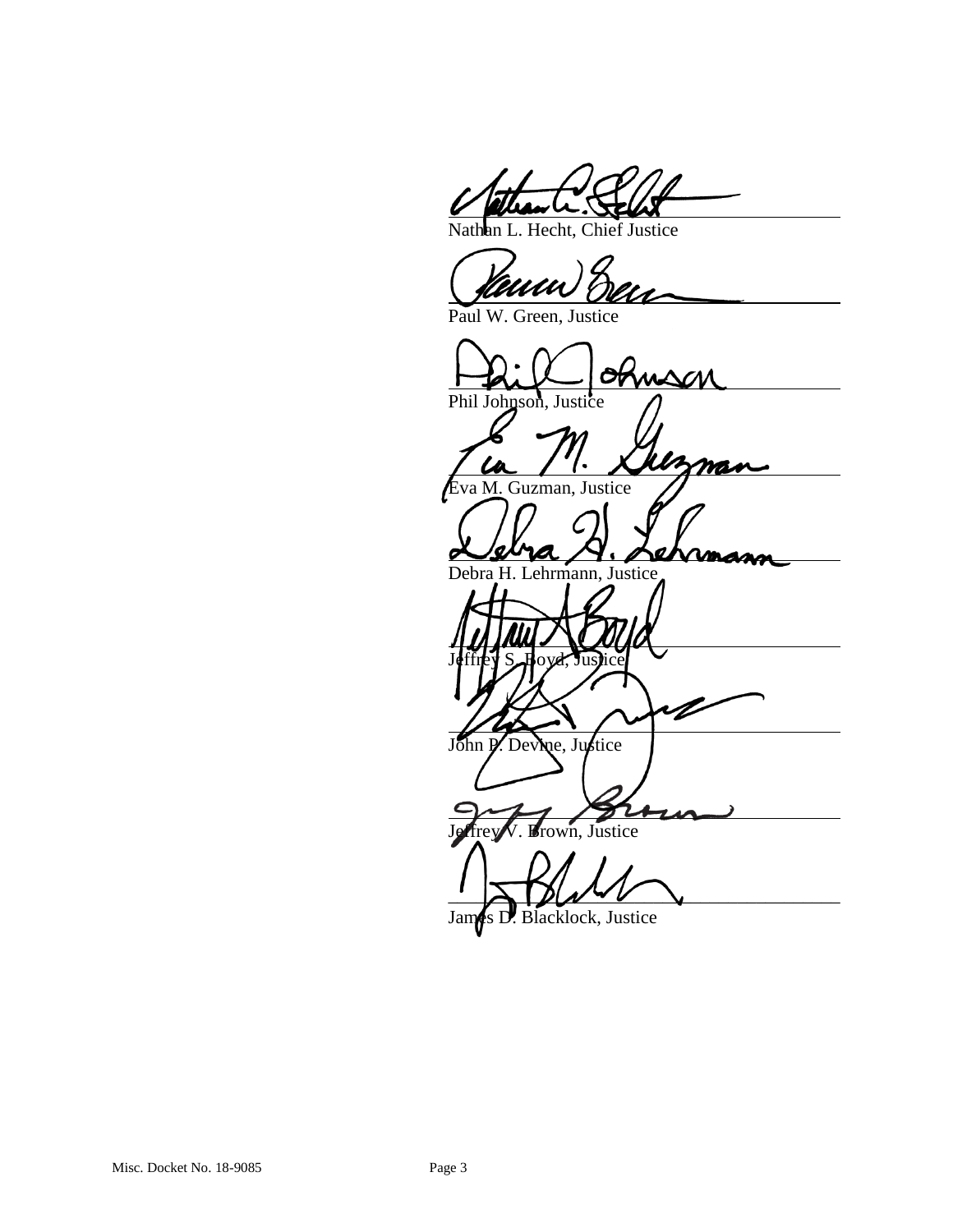#### **TEXAS RULES OF DISCIPLINARY PROCEDURE**

### **PART I. GENERAL RULES**

**\*\*\***

#### **1.06. Definitions:**

A. "Address" means the registered mailing address or preferred email address provided to the State Bar by the Respondent pursuant to Article III of the State Bar Rules. attorney who is the subject of the Grievance, as that address is shown on the membership rolls maintained by the State Bar on behalf of the Clerk of the Supreme Court at the time of receipt of the Grievance by the Chief Disciplinary Counsel.

**\*\*\***

- L. "Disciplinary Proceedings" includes the processing of a Grievance, the investigation and processing of an Inquiry or Complaint, the proceeding before an Investigatory Panel, presentation of a Complaint before a Summary Disposition Panel, and the proceeding before an Evidentiary Panel.
- M. "Discretionary Referral" means a Grievance received by the Office of Chief Disciplinary Counsel that has been determined upon initial classification to involve minor misconduct and is appropriate for referral to the State Bar's Client Attorney Assistance Program.
- N. M. "District" means disciplinary district.
- O. N. "Evidentiary Hearing" means an adjudicatory proceeding before a panel of a grievance committee.
- P. O. "Evidentiary Panel" means a panel of the District Grievance Committee performing an adjudicatory function other than that of a Summary Disposition Panel or an Investigatory Panel with regard to a Disciplinary Proceeding pending before the District Grievance Committee of which the Evidentiary Panel is a subcommittee.
- Q. P. "Evidentiary Petition" means a pleading that satisfies the requirements of Rule 2.17.
- Q. "General Counsel" means the General Counsel of the State Bar of Texas and any and all of his or her assistants.

**\*\*\***

S. "Injury" in Part XV of these Rules is harm to a client, the public, the legal system, or the profession which results from a Respondent's misconduct. The level of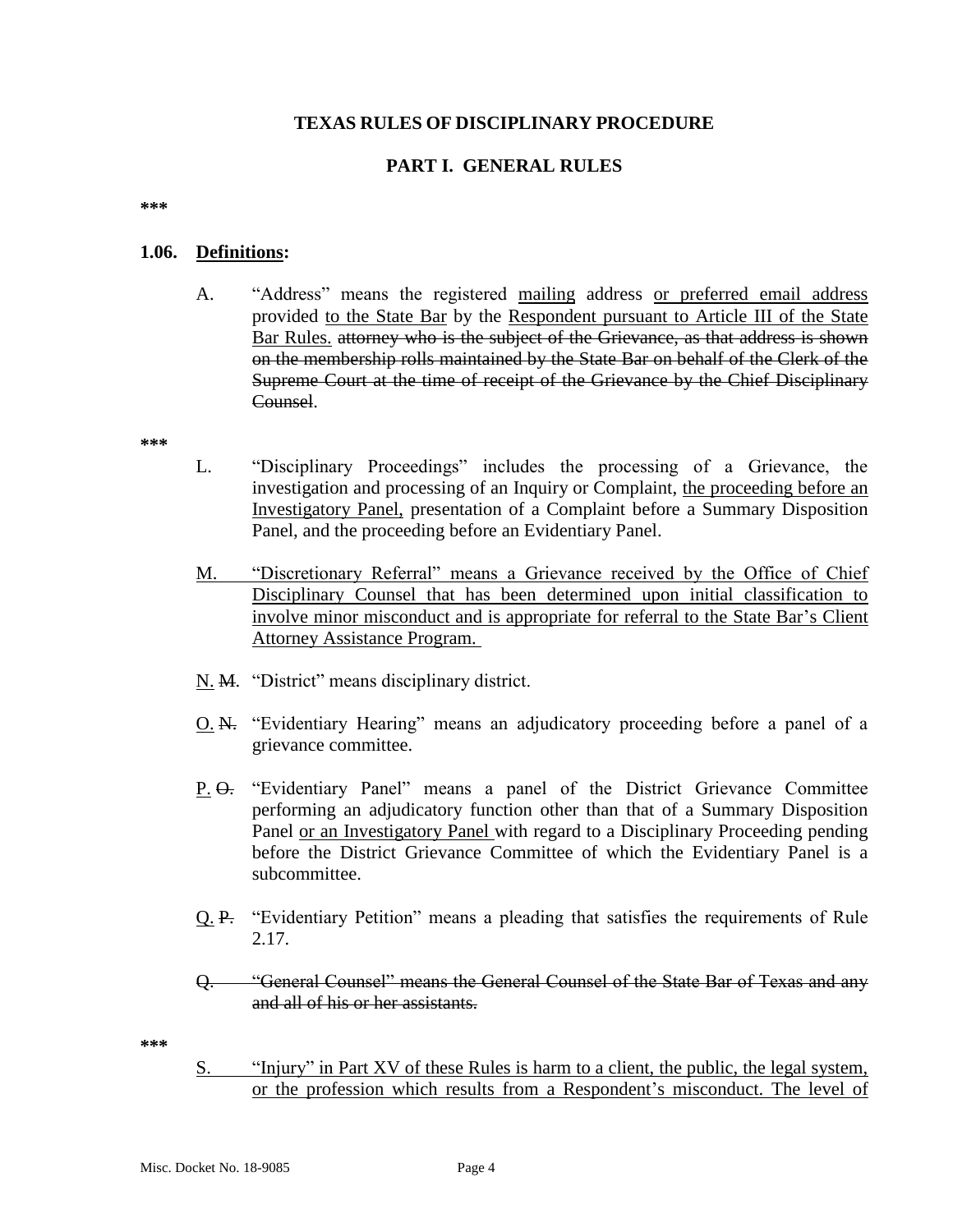injury can range from "serious" injury to "little or no" injury; a reference to "injury" alone indicates any level of injury greater than "little or no" injury.

- T. S. "Inquiry" means any written matter concerning attorney conduct received by the Office of the Chief Disciplinary Counsel that, even if true, does not allege Professional Misconduct or Disability.
- U. "Intent" in Part XV of these Rules is the conscious objective or purpose to accomplish a particular result. A person's intent may be inferred from circumstances.
- V. T. "Intentional Crime" means (1) any Serious Crime that requires proof of knowledge or intent as an essential element or (2) any crime involving misapplication of money or other property held as a fiduciary.
- W. "Investigatory Panel" means a panel of the Committee that conducts a nonadversarial proceeding during the investigation of the Complaint by the Chief Disciplinary Counsel.
- X. "Knowledge" in Part XV of these Rules is the conscious awareness of the nature of attendant circumstances of the conduct but without the conscious objective or purpose to accomplish a particular result. A person's knowledge may be inferred from circumstances.
- Y. "Negligence" in Part XV of these Rules, is the failure to exercise the care that a reasonably prudent and competent lawyer would exercise in like circumstances.
- Z. U. "Just Cause" means such cause as is found to exist upon a reasonable inquiry that would induce a reasonably intelligent and prudent person to believe that an attorney either has committed an act or acts of Professional Misconduct requiring that a Sanction be imposed, or suffers from a Disability that requires either suspension as an attorney licensed to practice law in the State of Texas or probation.
- AA. V."Penal Institution" has the meaning assigned by Article 62.001, Code of Criminal Procedure.
- BB. "Potential injury" in Part XV of these Rules is the harm to a client, the public, the legal system or the profession that is reasonably foreseeable at the time of the Respondent's misconduct, and which, but for some intervening factor or event, would probably have resulted from the Respondent's misconduct.
- CC. W. "Professional Misconduct" includes:
	- 1. Acts or omissions by an attorney, individually or in concert with another person or persons, that violate one or more of the Texas Disciplinary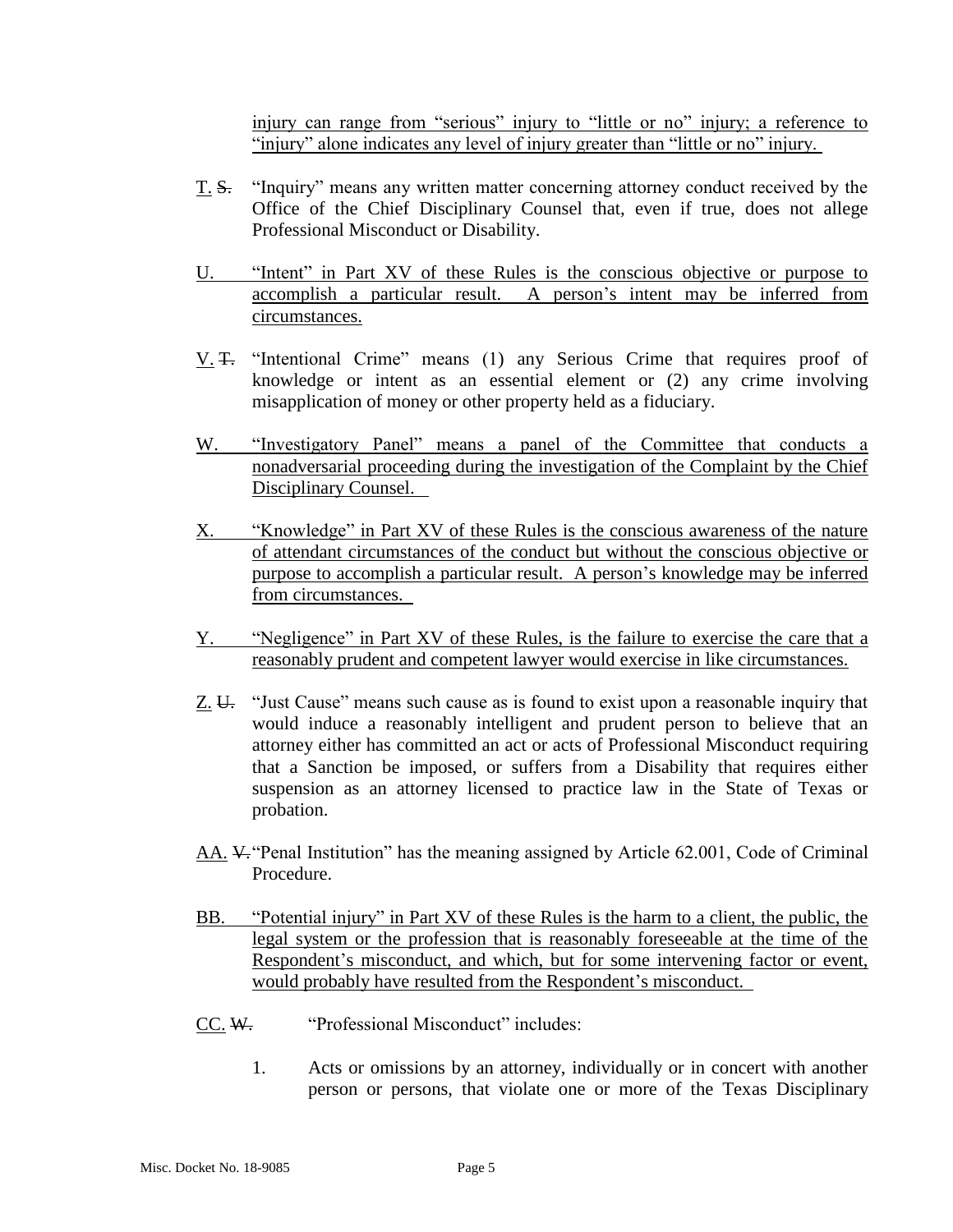Rules of Professional Conduct.

- 2. Attorney conduct that occurs in another state or in the District of Columbia and results in the disciplining of an attorney in that other jurisdiction, if the conduct is Professional Misconduct under the Texas Disciplinary Rules of Professional Conduct.
- 3. Violation of any disciplinary or disability order or judgment.
- 4. Engaging in conduct that constitutes barratry as defined by the law of this state.
- 5. Failure to comply with Rule 13.01 of these rules relating to notification of an attorney's cessation of practice.
- 6. Engaging in the practice of law either during a period of suspension or when on inactive status.
- 7. Conviction of a Serious Crime, or being placed on probation for a Serious Crime with or without an adjudication of guilt.
- 8. Conviction of an Intentional Crime, or being placed on probation for an Intentional Crime with or without an adjudication of guilt.
- DD. X. "Reasonable Attorneys' Fees," for purposes of these rules only, means a reasonable fee for a competent private attorney, under the circumstances. Relevant factors that may be considered in determining the reasonableness of a fee include but are not limited to the following:
	- 1. The time and labor required, the novelty and difficulty of the questions involved, and the skill requisite to perform the legal service properly;
	- 2. The fee customarily charged in the locality for similar legal services;
	- 3. The amount involved and the results obtained;
	- 4. The time limitations imposed by the circumstances; and
	- 5. The experience, reputation, and ability of the lawyer or lawyers performing the services.
- EE. <del>Y.</del> "Respondent" means any attorney who is the subject of a Grievance, Complaint, Disciplinary Proceeding, or Disciplinary Action.
- FF. Z. "Sanction" means any of the following: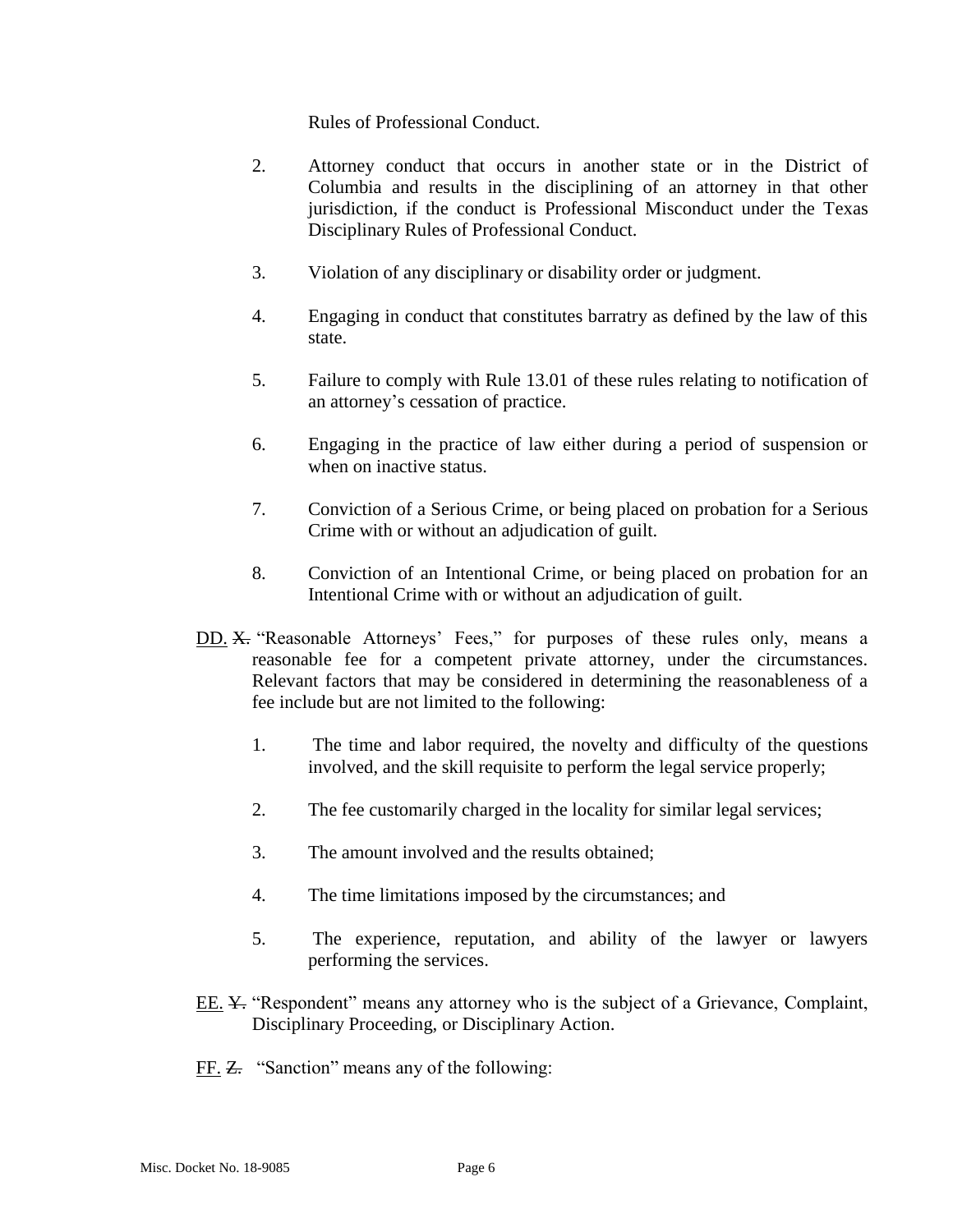- 1. Disbarment.
- 2. Resignation in lieu of discipline.
- 3. Indefinite Disability suspension.
- 4. Suspension for a term certain.
- 5. Probation of suspension, which probation may be concurrent with the period of suspension, upon such reasonable terms as are appropriate under the circumstances.
- 6. Interim suspension.
- 7. Public reprimand.
- 8. Private reprimand.

The term "Sanction" may include the following additional ancillary requirements.

- a. Restitution (which may include repayment to the Client Security Fund of the State Bar of any payments made by reason of Respondent's Professional Misconduct); and
- b. Payment of Reasonable Attorneys' Fees and all direct expenses associated with the proceedings.
- GG. AA. "Serious Crime" means barratry; any felony involving moral turpitude; any misdemeanor involving theft, embezzlement, or fraudulent or reckless misappropriation of money or other property; or any attempt, conspiracy, or solicitation of another to commit any of the foregoing crimes.
- HH. BB. "State Bar" means the State Bar of Texas.
- II. CC. "Summary Disposition Panel" means a panel of the Committee that determines whether a Complaint should proceed or should be dismissed based upon the absence of evidence to support a finding of Just Cause after a reasonable investigation by the Chief Disciplinary Counsel of the allegations in the Grievance.
- JJ. DD. "Wrongfully Imprisoned Person" has the meaning assigned by Section 501.101, Government Code.

#### **PART II. THE DISTRICT GRIEVANCE COMMITTEES**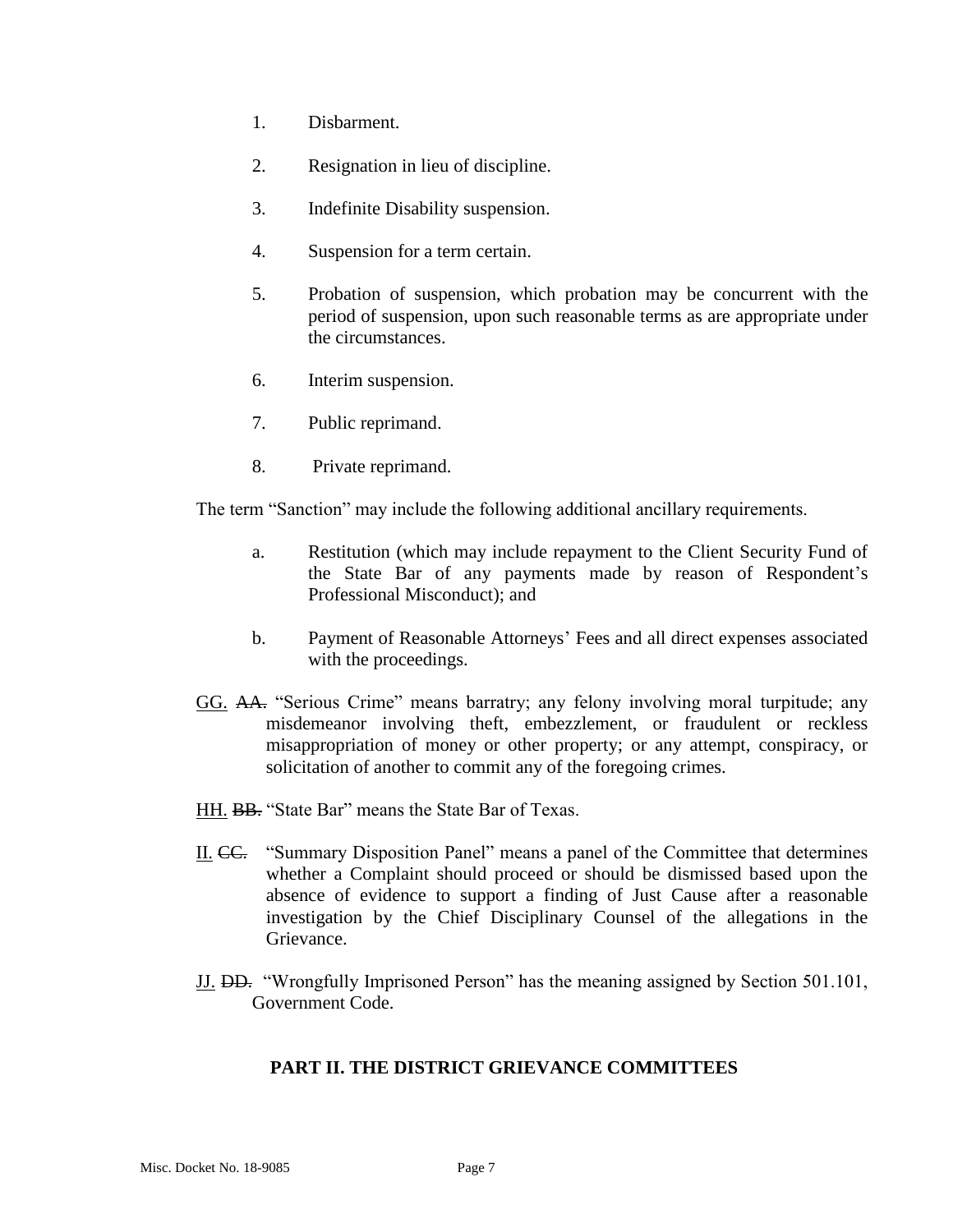- **2.06. Assignment of Committee Members:** Each member of a Committee shall act through panels assigned by the chair of the Committee for investigatory hearings, summary disposition dockets, and evidentiary hearings. Promptly after assignment, notice must be provided to the Respondent by United States certified mail, return receipt requested, of the names and addresses of the panel members assigned to each Complaint. A member is disqualified or is subject to recusal as a panel member for an evidentiary hearing if a district judge would, under similar circumstances, be disqualified or recused. If a member is disqualified or recused, another member shall be appointed by the Committee chair. No peremptory challenges of a Committee member are allowed. Any alleged grounds for disqualification or recusal of a panel member are conclusively waived if not brought to the attention of the panel within ten days after receipt of notification of the names and addresses of members of the panel; however, grounds for disqualification or recusal not reasonably discoverable within the ten day period may be asserted within ten days after they were discovered or in the exercise of reasonable diligence should have been discovered.
- **2.07. Duties of Committees:** Committees shall act through panels, as assigned by the Committee chairs, to conduct investigatory hearings, summary disposition dockets, and evidentiary hearings. No panel may consist of more than one-half of all members of the Committee or fewer than three members. If a member of a panel is disqualified, recused or otherwise unable to serve, the chair shall appoint a replacement. Panels must be composed of two attorney members for each public member. A quorum must include at least one public member for every two attorney members present and consists of a majority of the membership of the panel, and business shall be conducted upon majority vote of those members present, a quorum being had. In matters in which evidence is taken, no member may vote unless that member has heard or reviewed all the evidence. It shall be conclusively presumed, however, not subject to discovery or challenge in any subsequent proceeding, that every member casting a vote has heard or reviewed all the evidence. No member, attorney or public, may be appointed by the chair to an for both the Summary Disposition docket and the Evidentiary Panel pertaining to the same disciplinary matter that the member considered at either an investigatory hearing or summary disposition docket. Any tie vote is a vote in favor of the position of the Respondent.

\*\*\*

- **2.10. Classification of Grievances Inquiries and Complaints:** The Chief Disciplinary Counsel shall within thirty days examine each Grievance received to determine whether it constitutes an Inquiry, or a Complaint, or a Discretionary Referral.
	- A. If the Grievance is determined to constitute an Inquiry, the Chief Disciplinary Counsel shall notify the Complainant and Respondent of the dismissal. The Complainant may, within thirty days from notification of the dismissal, appeal the determination to the Board of Disciplinary Appeals. If the Board of Disciplinary Appeals affirms the classification as an Inquiry, the Complainant will be so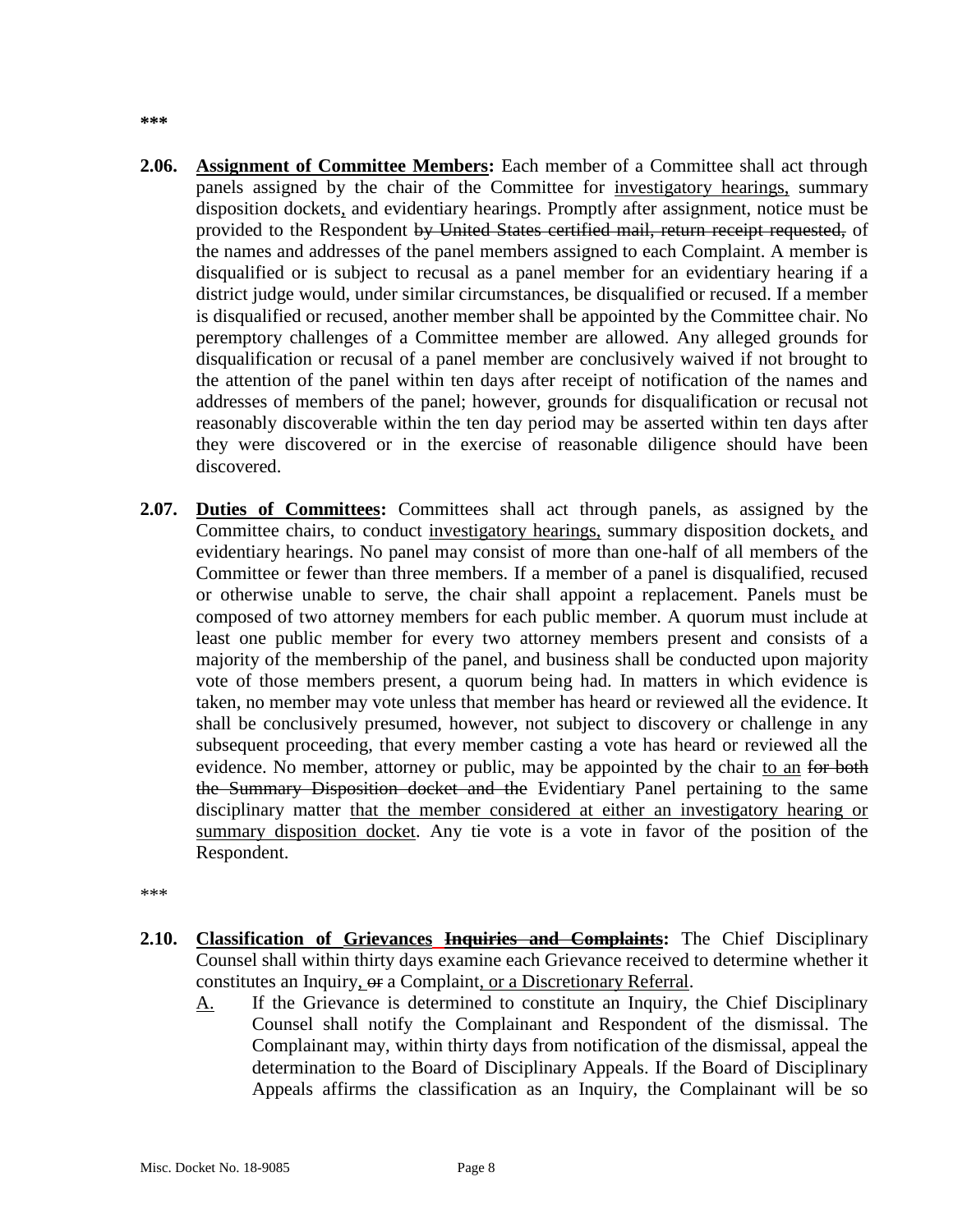notified and may within twenty days amend the Grievance one time only by providing new or additional evidence. The Complainant may appeal a decision by the Chief Disciplinary Counsel to dismiss the amended Complaint as an Inquiry to the Board of Disciplinary Appeals. No further amendments or appeals will be accepted. In all instances where a Grievance is dismissed as an Inquiry other than where the attorney is deceased or is not licensed to practice law in the State of Texas, the Chief Disciplinary Counsel shall refer the Inquiry to a voluntary mediation and dispute resolution procedure.

- B. If the Grievance is determined to constitute a Complaint, the Respondent shall be provided a copy of the Complaint with notice to respond, in writing, to the allegations of the Complaint. The notice shall advise the Respondent that the Chief Disciplinary Counsel may provide appropriate information, including the Respondent's response, to law enforcement agencies as permitted by Rule 6.08. The Respondent shall deliver the response to both the Office of the Chief Disciplinary Counsel and the Complainant within thirty days after receipt of the notice.
- C. If the Grievance is determined to be a Discretionary Referral, the Chief Disciplinary Counsel will notify the Complainant and the Respondent of the referral to the State Bar's Client Attorney Assistance Program (CAAP). No later than sixty days after the Grievance is referred, CAAP will notify the Chief Disciplinary Counsel of the outcome of the referral. The Chief Disciplinary Counsel must, within fifteen days of notification from CAAP, determine whether the Grievance should be dismissed as an Inquiry or proceed as a Complaint. The Chief Disciplinary Counsel and CAAP may share confidential information for all Grievances classified as Discretionary Referrals.
- **2.11.** Venue: Venue of District Grievance Committee proceedings shall be in accordance with the following:
	- A. Investigatory Panel Proceedings. Proceedings of an Investigatory Panel shall be conducted by a Panel for the county where the alleged Professional Misconduct occurred, in whole or in part. If the acts or omissions complained of occurred wholly outside the State of Texas, proceedings shall be conducted by a Panel for the county of Respondent's residence and, if Respondent has no residence in Texas, by a Panel for Travis County, Texas.
	- B. Summary Disposition Panel Proceedings. Proceedings of a Summary Disposition Panel shall be conducted by a Panel for the county where the alleged Professional Misconduct occurred, in whole or in part. If the acts or omissions complained of occurred wholly outside the State of Texas, proceedings shall be conducted by a Panel for the county of Respondent's residence and, if Respondent has no residence in Texas, by a Panel for Travis County, Texas.
	- C. Evidentiary Panel Proceedings. Proceedings of In an Evidentiary Panel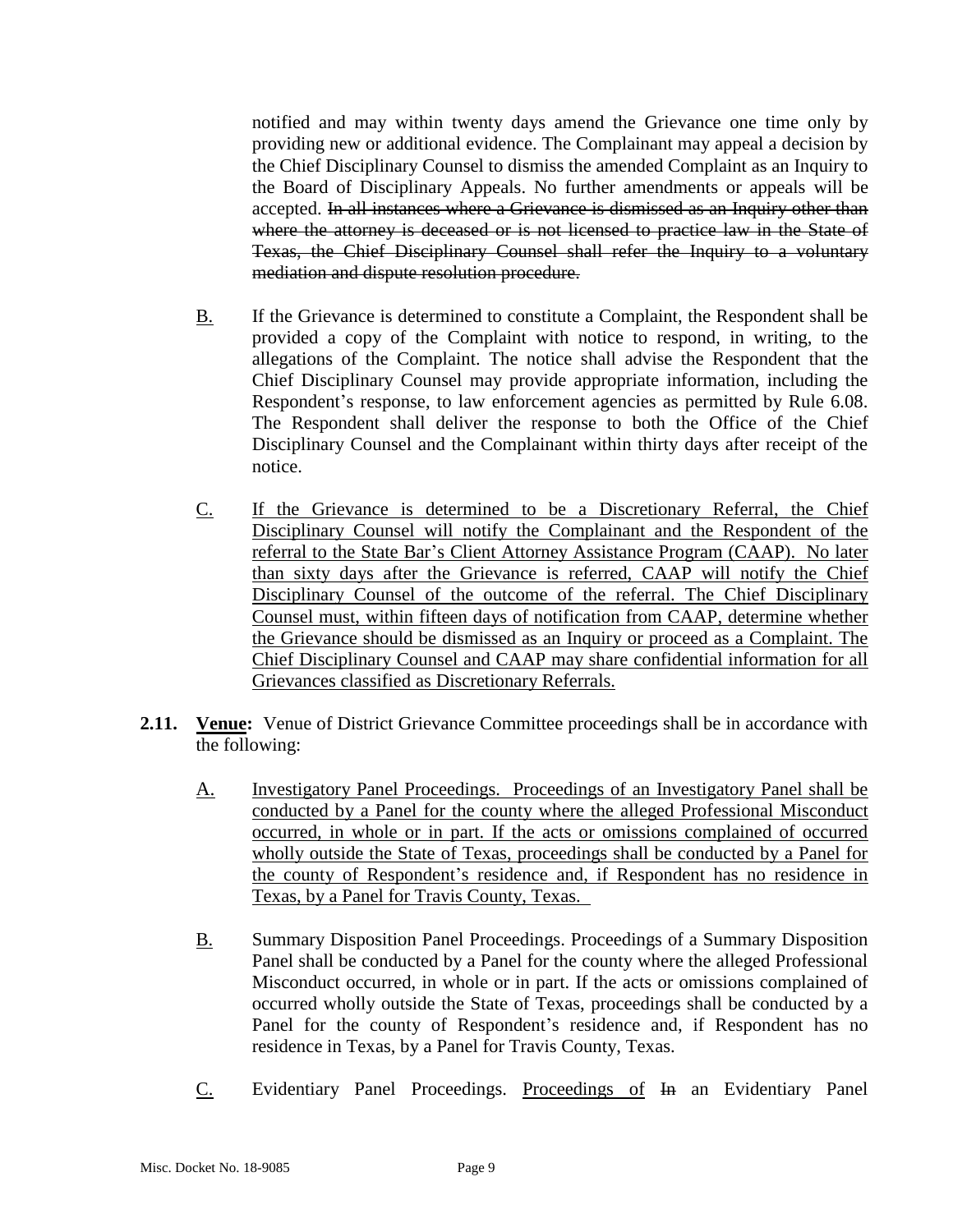proceeding, venue shall be conducted by a Panel for in the county where of Respondent's principal place of practice is maintained; or if the Respondent does not maintain a place of practice within the State of Texas, in the county of Respondent's residence; or if the Respondent maintains neither a residence nor a place of practice within the State of Texas, then in the county where the alleged Professional Misconduct occurred, in whole or in part. In all other instances, venue is in Travis County, Texas.

### **2.12. Investigation and Determination of Just Cause:**

No more than sixty days after the date by which the Respondent must file a written response to the Complaint as set forth in Rule 2.10, the Chief Disciplinary Counsel shall investigate the Complaint and determine whether there is Just Cause.

- A. The Chief Disciplinary Counsel will investigate a Complaint to determine whether Just Cause exists.
	- 1. *General Rule:* The Chief Disciplinary Counsel must make a Just Cause determination within 60 days of the date that the Respondent's response to the Complaint is due.
	- 2. *Exceptions:* The Just Cause determination date is extended to 60 days after the latest of:
		- a. the date of compliance specified in any investigatory subpoena issued by the Chief Disciplinary Counsel;
		- b. the date of any enforcement order issued by a district court under (E); or
		- c. the date that an investigatory hearing is completed.
- B. During the investigation, the Chief Disciplinary Counsel, with the Committee chair's approval, may issue a subpoena that relates directly to a specific allegation of attorney misconduct for the production of documents, electronically stored information, or tangible things or to compel the attendance of a witness, including the Respondent, at an investigatory hearing.
- C. A subpoena must notify the recipient of the time, date, and place of appearance or production and must contain a description of materials to be produced. A subpoena must be served on a witness personally or in accordance with Rule 21a, Texas Rules of Civil Procedure. Proof of service may be by certification of the server or by return receipt. A witness, other than the Respondent, who is commanded to appear at an investigatory hearing is entitled to the same fee and expense reimbursement as a witness commanded to appear in district court.
- D. Before the time specified for compliance, a person commanded to appear or make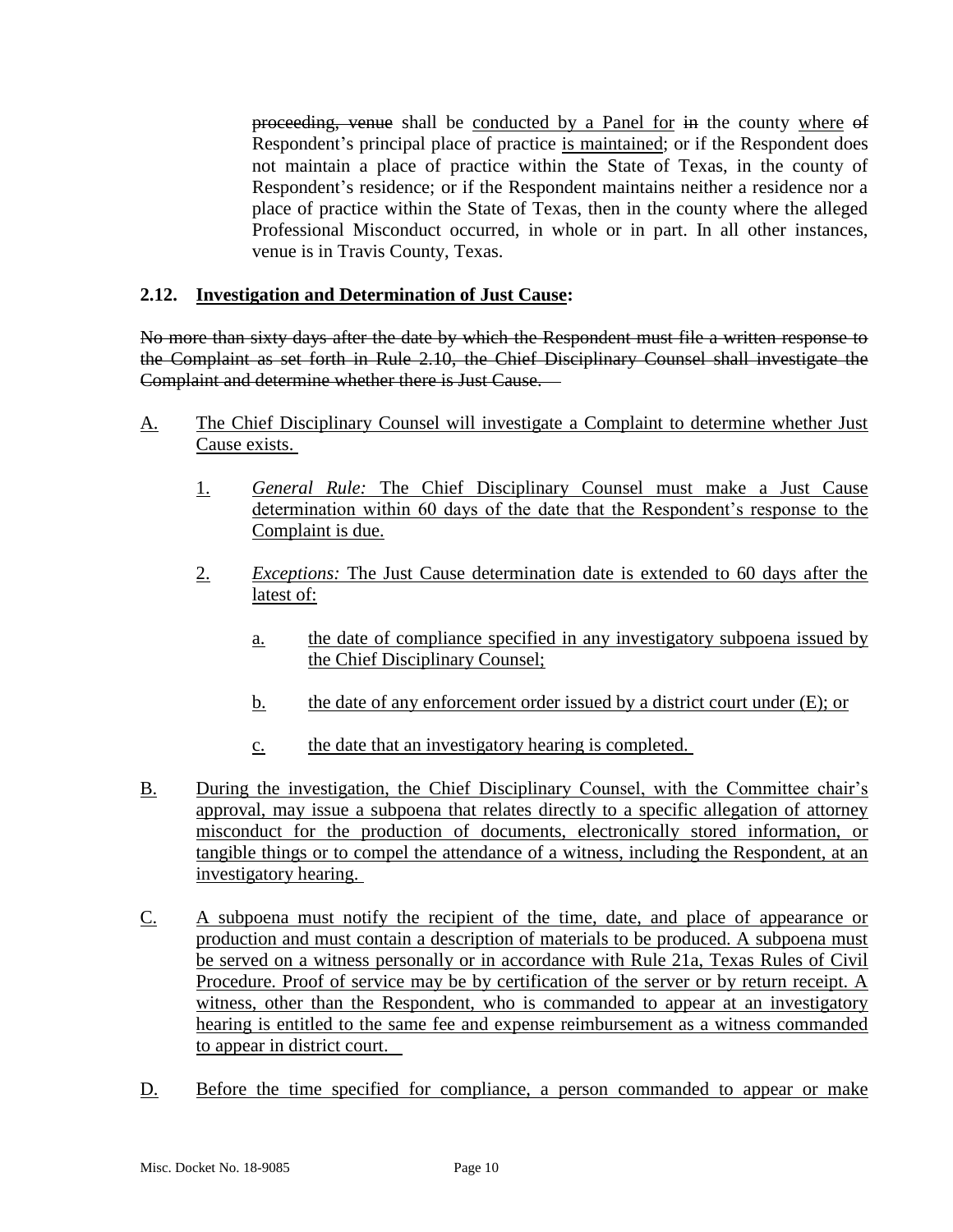production must present any objection to the chair of the Investigatory Panel, if an investigatory hearing has been set, or to the Committee chair, if an investigatory hearing has not been set. Objections must be made in good faith. If the chair overrules an objection in whole or in part, and the objecting party fails to comply with the chair's ruling, the Chief Disciplinary Counsel may seek to enforce the subpoena in district court under (E).

- E. The Chief Disciplinary Counsel may seek enforcement of a subpoena in the district court of the county in which appearance or production is required. The person commanded to appear or make production may raise any good faith objection to the subpoena. If the district court finds that the person's noncompliance with or objection to a subpoena is in bad faith, then after notice and a hearing, the court may order the person to pay the Chief Disciplinary Counsel's reasonable and necessary costs and attorney fees. The district court's order is not appealable. The Chief Disciplinary Counsel must not consider a Respondent's good faith objection to an investigatory subpoena as grounds for Just Cause.
- F. An investigatory hearing on a Complaint will be set before an Investigatory Panel and is a nonadversarial proceeding that may be conducted by teleconference. The chair of the Investigatory Panel may administer oaths and may set forth procedures for eliciting evidence, including witness testimony. Witness examination may be conducted by the Chief Disciplinary Counsel, the Respondent, or the Panel. An investigatory hearing is strictly confidential and any record may be released only for use in a disciplinary matter.
- G. An investigatory hearing may result in a Sanction negotiated with the Respondent or in the Chief Disciplinary Counsel's dismissing the Complaint or finding Just Cause. The terms of a negotiated Sanction must be in a written judgment with findings of fact and conclusions of law. The judgment must be entered into the record by the chair of the Investigatory Panel and signed by the Chief Disciplinary Counsel and the Respondent.
- **2.13. Summary Disposition Setting:** Upon investigation, if the Chief Disciplinary Counsel determines that Just Cause does not exist to proceed on the Complaint, the Chief Disciplinary Counsel shall place the Complaint on a Summary Disposition Panel docket, which may be conducted by teleconference. At the Summary Disposition Panel docket, the Chief Disciplinary Counsel will present the Complaint together with any information, documents, evidence, and argument deemed necessary and appropriate by the Chief Disciplinary Counsel, without the presence of the Complainant or Respondent. The Summary Disposition Panel shall determine whether the Complaint should be dismissed or should proceed. If the Summary Disposition Panel dismisses the Complaint, both the Complainant and Respondent will be so notified. There is no appeal from a determination by the Summary Disposition Panel that the Complaint should be dismissed or should proceed. All Complaints presented to the Summary Disposition Panel and not dismissed will proceed in accordance with Rule 2.14 and Rule 2.15 be placed on the Hearing Docket. The fact that a Complaint was placed on the Summary Disposition Panel Docket and not dismissed is wholly inadmissible for any purpose in the instant or any subsequent Disciplinary Proceeding or Disciplinary Action. Files of dismissed Disciplinary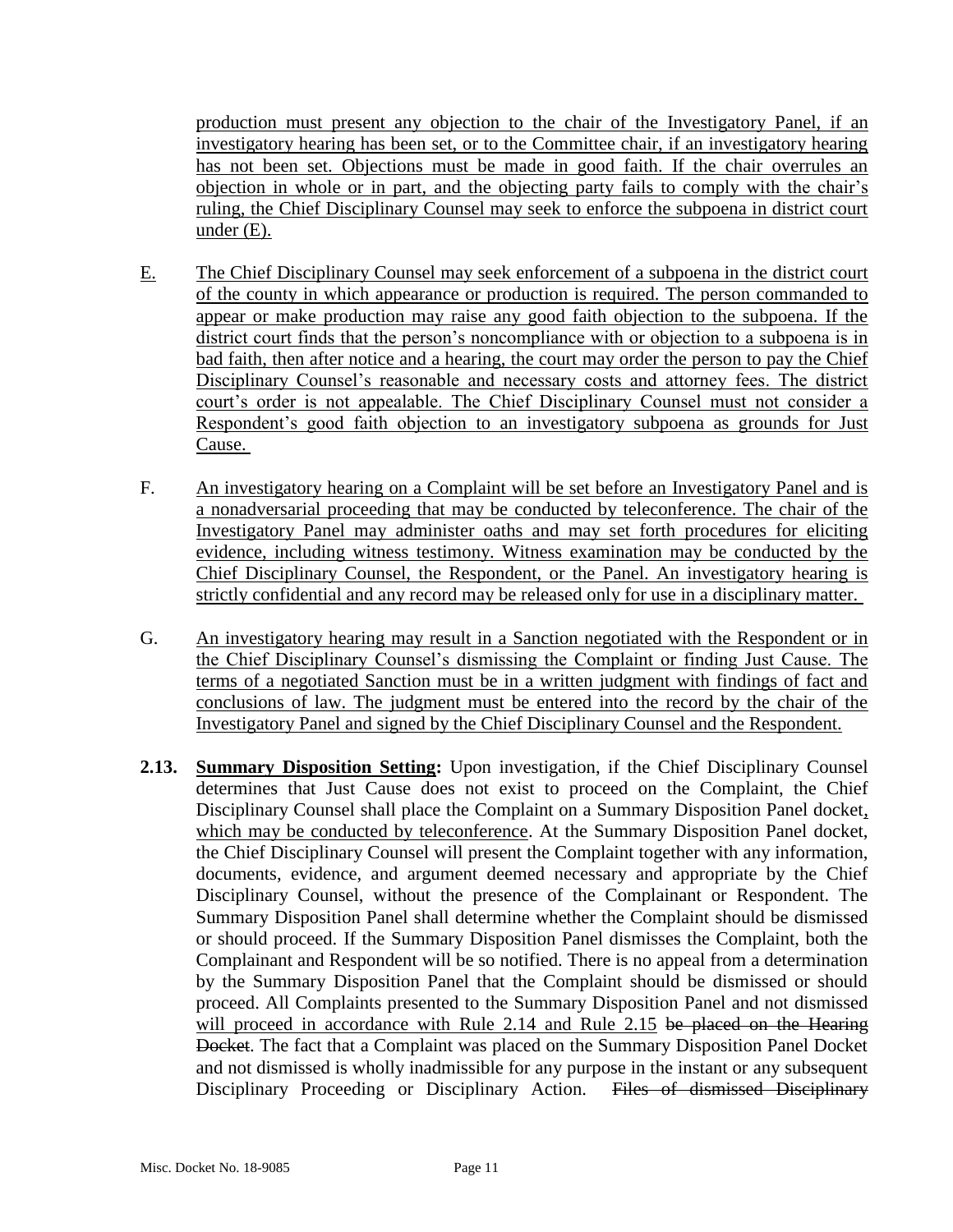Proceedings will be retained for one hundred eighty days, after which time the files may be destroyed. No permanent record will be kept of Complaints dismissed except to the extent necessary for statistical reporting purposes. In all instances where a Complaint is dismissed by a Summary Disposition Panel other than where the attorney is deceased or is not licensed to practice law in the State of Texas, the Chief Disciplinary Counsel shall refer the Inquiry to a voluntary mediation and dispute resolution procedure.

- **2.14. Proceeding Upon a Determination of Just Cause:** All rights characteristically reposed in a client by the common law of this State as to every Complaint not dismissed after an investigatory hearing, resolved through a negotiated judgment entered by an Investigatory Panel, or dismissed by the Summary Disposition Panel are vested in the Commission.
	- A. Client of Chief Disciplinary Counsel: The Commission is the client of the Chief Disciplinary Counsel for every Complaint not dismissed after an investigatory hearing, resolved through a negotiated judgment entered by an Investigatory Panel, or dismissed by the Summary Disposition Panel.

**\*\*\***

D. Notification of Complaint: For each Complaint not dismissed after an investigatory hearing, resolved through a negotiated judgment entered by an Investigatory Panel, or dismissed by the Summary Disposition Panel, the Chief Disciplinary Counsel shall give the Respondent written notice of the acts and/or omissions engaged in by the Respondent and of the Texas Disciplinary Rules of Professional Conduct that the Chief Disciplinary Counsel contends are violated by the alleged acts and/or omissions. Such notice shall be given by certified mail, return receipt requested, sent to the Respondent at the Address.

**\*\*\***

### **2.16. Confidentiality:**

A. All members and staff of the Office of Chief Disciplinary Counsel, Board of Disciplinary Appeals, Committees, and Commission shall maintain as confidential all Disciplinary Proceedings and associated records, except that:

**\*\*\***

- 2. a negotiated judgment entered by an Investigatory Panel for any Sanction other than a private reprimand may be disclosed;
- 32. if the Evidentiary Panel finds that professional misconduct occurred and imposes any Sanction other than a private reprimand;
	- a. the Evidentiary Panel's final judgment is a public record from the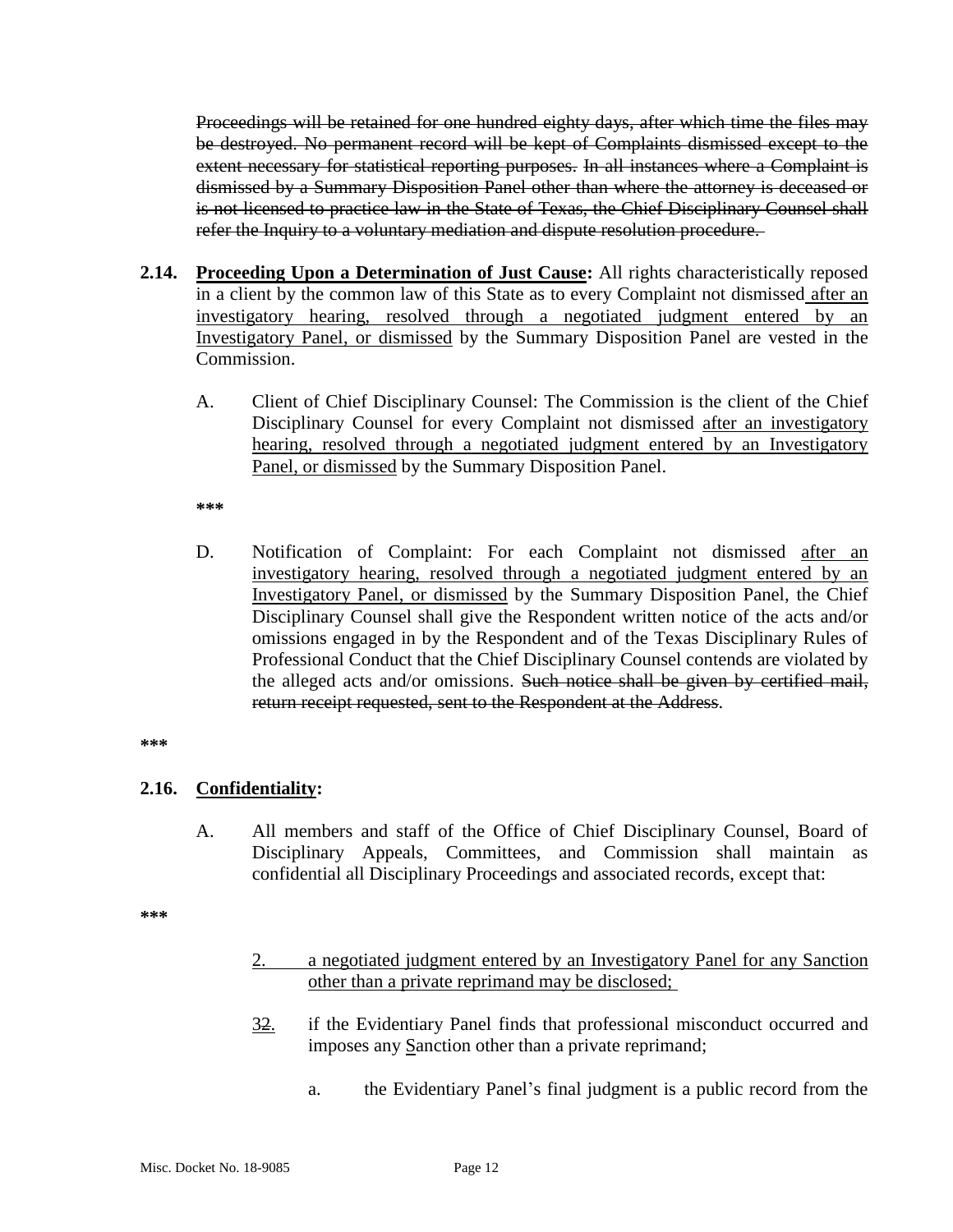date the judgment is signed; and

- b. once all appeals, if any, have been exhausted and the judgment is final, the Office of Chief Disciplinary Counsel shall, upon request, disclose all documents, statements, and other information relating to the Disciplinary Proceeding that came to the attention of the Evidentiary Panel during the Disciplinary Proceeding;
- 43. the record in any appeal to the Board of Disciplinary Appeals from an Evidentiary Panel's final judgment, other than an appeal from a judgment of private reprimand, is a public record; and
- 54. facts and evidence that are discoverable elsewhere are not made confidential merely because they are discussed or introduced in the course of a Disciplinary Proceeding.
- B. The deliberations and voting of an Investigatory Panel or Evidentiary Panel are strictly confidential and not subject to discovery. No person is competent to testify as to such deliberations and voting.

**\*\*\***

D. Files of dismissed Disciplinary Proceedings will be retained for one hundred eighty days, after which time the files may be destroyed. No permanent record will be kept of Complaints dismissed except to the extent necessary for statistical reporting purposes.

\*\*\*

**2.17 Evidentiary Hearings:** Within fifteen days of the earlier of the date of Chief Disciplinary Counsel's receipt of Respondent's election or the day following the expiration of Respondent's right to elect, the chair of a Committee having proper venue shall appoint an Evidentiary Panel to hear the Complaint. The Evidentiary Panel may not include any person who served on a Summary Disposition Docket or an Investigatory pPanel that heard the Complaint and must have at least three members but must have no more than one-half as many members as on the Committee. Each Evidentiary Panel must have a ratio of two attorney members for every public member. Proceedings before an Evidentiary Panel of the Committee include:

\*\*\*

H. Subpoena Power: the Commission or the Respondent may compel the attendance of witnesses, including the Respondent, and the production of books, documents, papers, banking records electronically stored information, or tangible, and other things by subpoena. The A subpoena must notify the witness of the time, date, and place of appearance or production; and must contain a description of the materials to be produced; be signed by the Evidentiary Panel chair; and be served personally or in accordance with Rule 21a, Texas Rules of Civil Procedure. Subpoenas must be in writing and signed and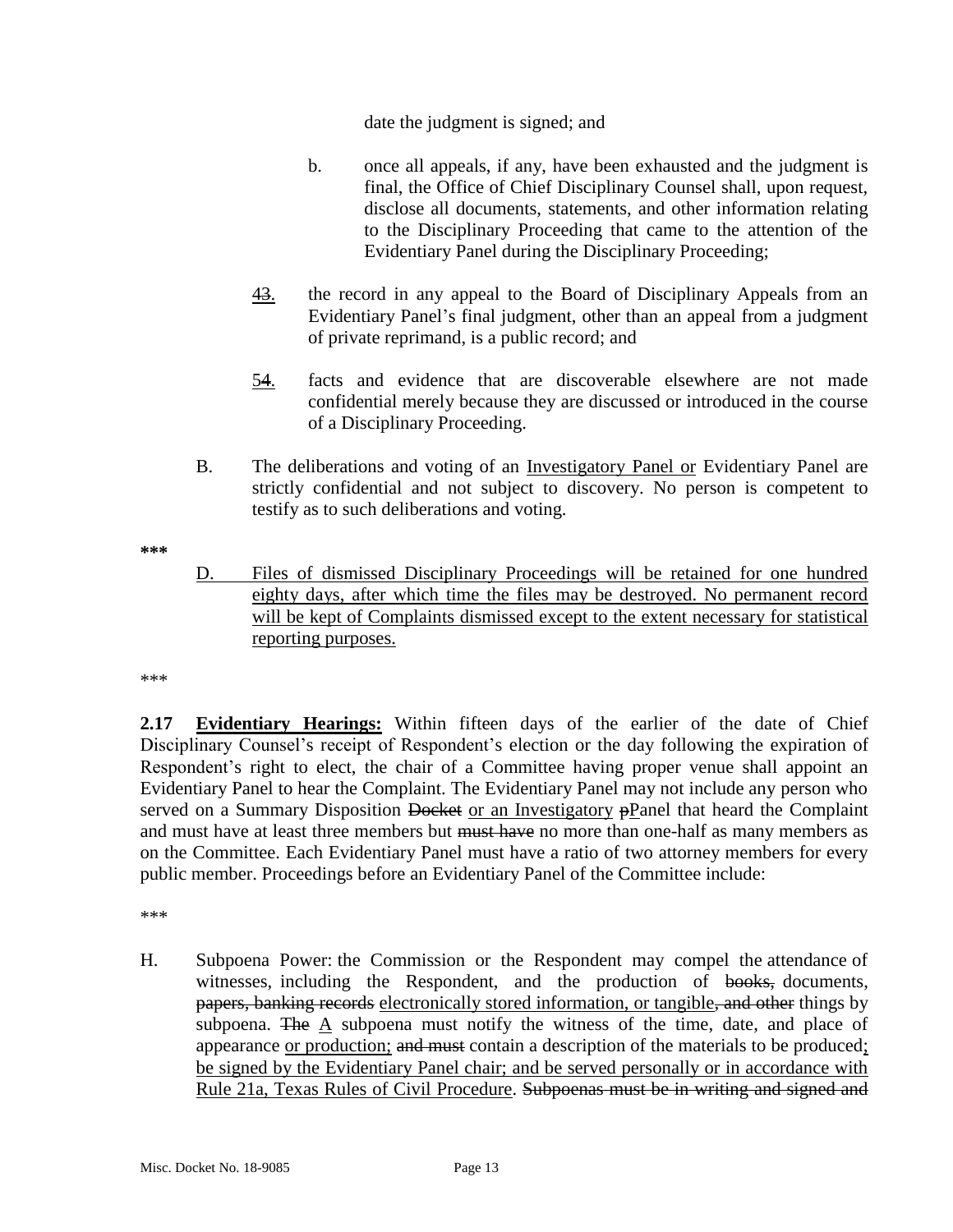issued by the Evidentiary Panel chair. The party seeking the subpoena shall submit it in a proper form and is responsible for securing service. Proof of service may be by certification of the server or by return receipt. Any contest between the Commission and the Respondent about the materiality of the testimony or production sought  $\frac{by}{y}$  a subpoena shall will be determined by the Evidentiary Panel chair, and is subject to review. Subpoenas must be served on witnesses personally or in accordance with Rule 21a of the Texas Rules of Civil Procedure. Proof of service shall be by certification of the server or by the return receipt. The Commission or the Respondent may seek enforcement of a subpoena is enforceable by in the district court of the county in which the attendance or production is required. A witness, other than the Respondent, Witnesses shall be paid witness fees and mileage the same as for a district court who is commanded to appear at an Evidentiary Panel hearing is entitled to the same fee and expense reimbursement as a witness commanded to appear in district court.

\*\*\*

- **2.18. Imposition of Sanctions**: The Evidentiary Panel may, in its discretion, conduct a separate hearing and receive evidence as to the appropriate Sanctions to be imposed. Indefinite Disability sanction is not an available Sanction in a hearing before an Evidentiary Panel. In determining the appropriate Sanctions, the Evidentiary Panel shall consider:
	- A. The nature and degree of the Professional Misconduct for which the Respondent is being sanctioned;
	- B. The seriousness of and circumstances surrounding the Professional Misconduct;
	- C. The loss or damage to clients;
	- D. The damage to the profession;
	- E. The assurance that those who seek legal services in the future will be insulated from the type of Professional Misconduct found;
	- F. The profit to the attorney;
	- G. The avoidance of repetition;
	- H. The deterrent effect on others;
	- I. The maintenance of respect for the legal profession;
	- J. The conduct of the Respondent during the course of the Disciplinary Proceeding;

In addition, the Respondent's disciplinary record, including any private reprimands, is admissible on the appropriate Sanction to be imposed. Respondent's Disability may not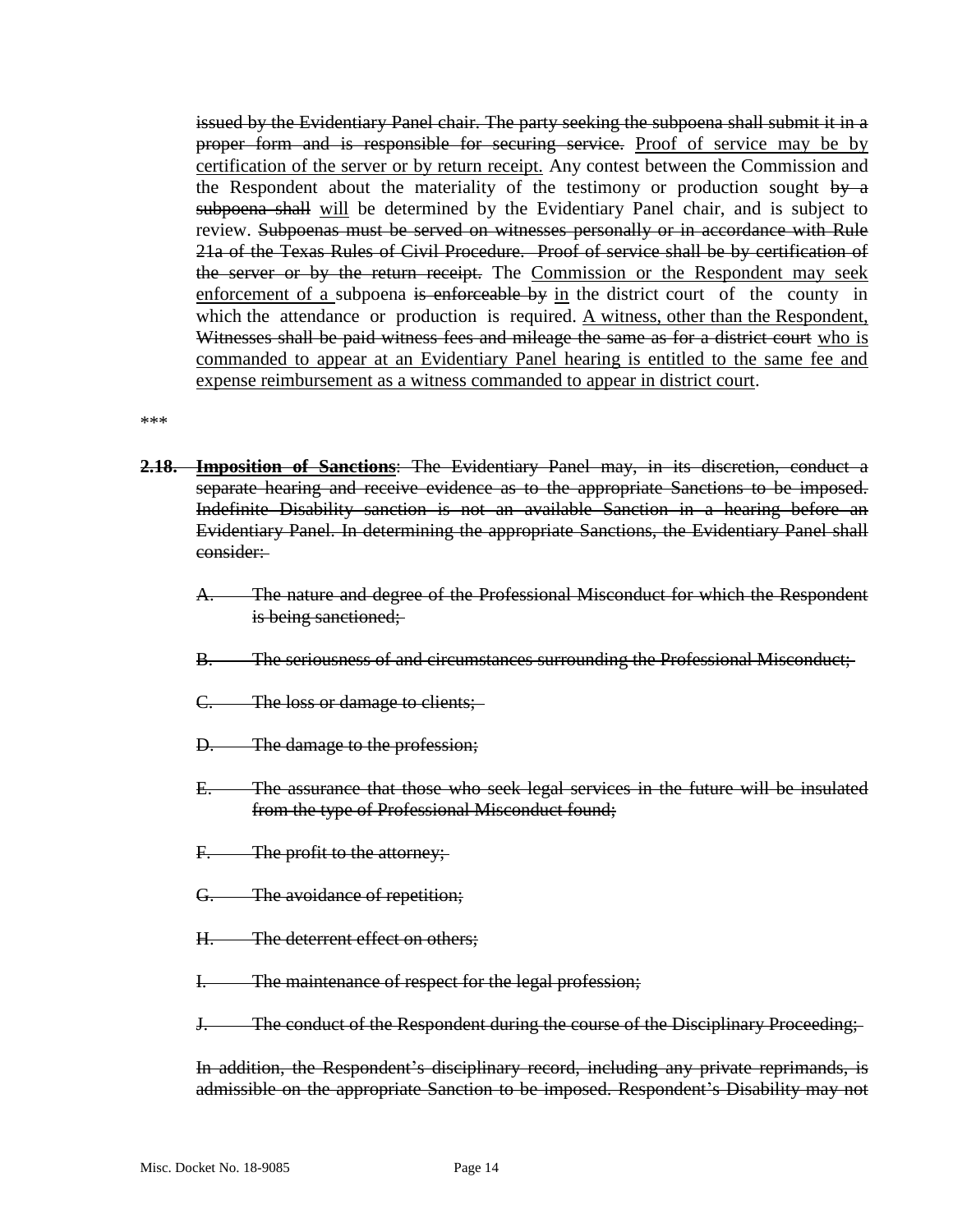be considered in mitigation, unless Respondent demonstrates that he or she is successfully pursuing in good faith a program of recovery or appropriate course of treatment.

- **2.182.19. Terms of Judgment**: In any judgment of disbarment or suspension that is not stayed, the Evidentiary Panel shall order the Respondent to surrender his or her law license and permanent State Bar card to the Chief Disciplinary Counsel for transmittal to the Clerk of the Supreme Court. In all judgments imposing disbarment or suspension, the Evidentiary Panel shall enjoin the Respondent from practicing law or from holding himself or herself out as an attorney eligible to practice law during the period of disbarment or suspension. In all judgments of disbarment, suspension, or reprimand, the Evidentiary Panel shall make all other orders as it finds appropriate, including probation of all or any portion of suspension.
- **2.192.20. Restitution**: In all cases in which the proof establishes that the Respondent's misconduct involved the misappropriation of funds and the Respondent is disbarred or suspended, the panel's judgment must require the Respondent to make restitution during the period of suspension, or before any consideration of reinstatement from disbarment, and must further provide that its judgment of suspension shall remain in effect until evidence of satisfactory restitution is made by Respondent and verified by the Chief Disciplinary Counsel.
- **2.202.21. Notice of Decision**: The Complainant, the Respondent, and the Commission must be notified in writing of the judgment of the Evidentiary Panel. The notice sent to the Respondent and the Commission must clearly state that any appeal of the judgment must be filed with the Board of Disciplinary Appeals within thirty days of the date of the notice. If the Evidentiary Panel finds that the Respondent committed professional misconduct, a copy of the Evidentiary Petition and the judgment shall be transmitted by the Office of the Chief Disciplinary Counsel to the Clerk of the Supreme Court. The Clerk of the Supreme Court shall make an appropriate notation on the Respondent's permanent record.
- **2.212.22. Post Judgment Motions**: Any motion for new hearing or motion to modify the judgment must comport with the provisions of the applicable Texas Rules of Civil Procedure pertaining to motions for new trial or to motions to modify judgments.
- **2.222.23. Probated Suspension--Revocation Procedure**: If all or any part of a suspension from the practice of law is probated under this Part II, the Board of Disciplinary Appeals is hereby granted jurisdiction for the full term of suspension, including any probationary period, to hear a motion to revoke probation. If the Chief Disciplinary Counsel files a motion to revoke probation, it shall be set for hearing within thirty days of service of the motion upon the Respondent. Service upon the Respondent shall be sufficient if made in accordance with Rule 21a of the Texas Rules of Civil Procedure. Upon proof, by a preponderance of the evidence, of a violation of probation, the same shall be revoked and the attorney suspended from the practice of law for the full term of suspension without credit for any probationary time served. The Board of Disciplinary Appeals' Order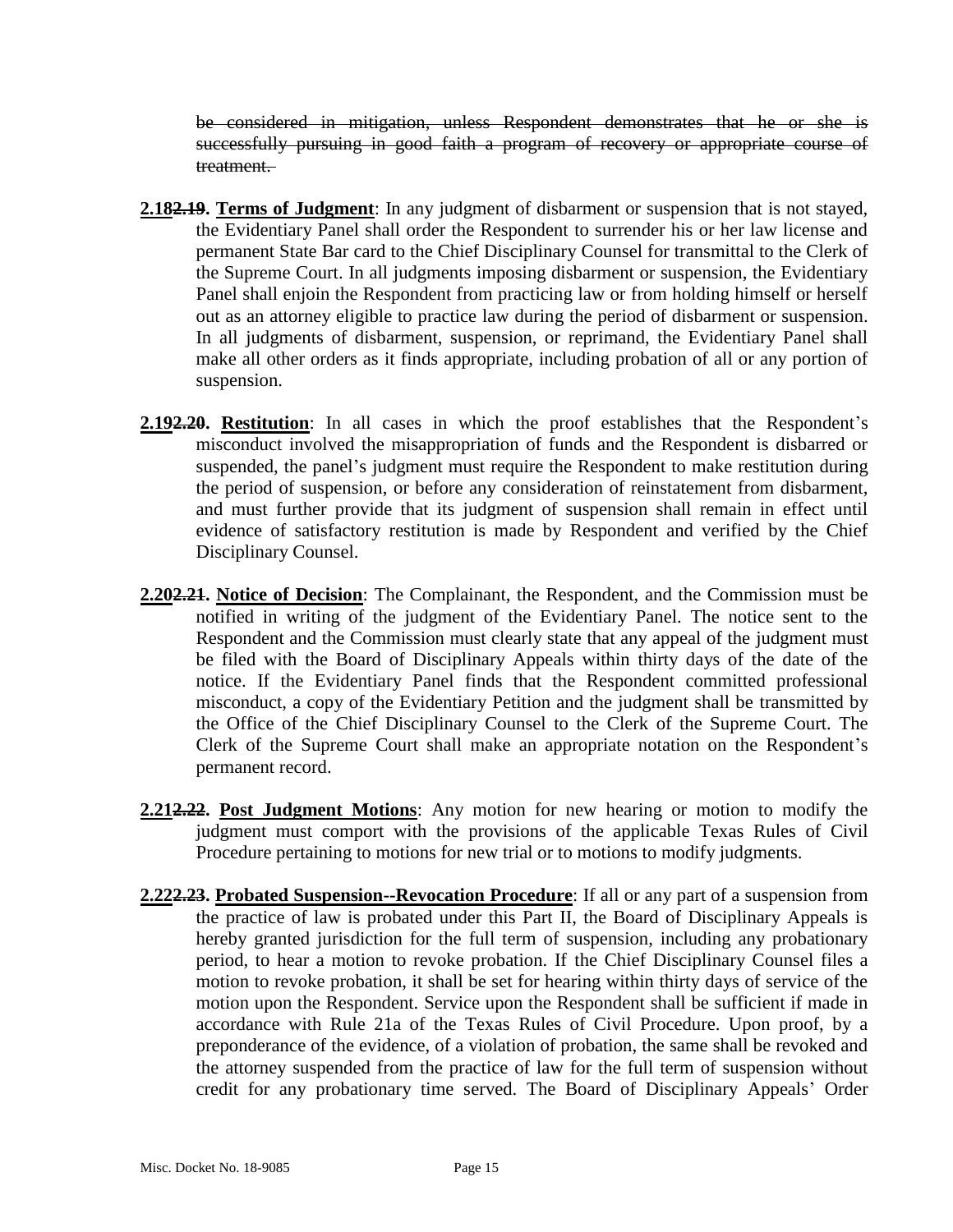revoking a probated suspension cannot be superseded or stayed.

- **2.232.24. Appeals by Respondent or Commission**: The Respondent or Commission may appeal the judgment to the Board of Disciplinary Appeals. Such appeals must be on the record, determined under the standard of substantial evidence. Briefs may be filed as a matter of right. The time deadlines for such briefs shall be promulgated by the Board of Disciplinary Appeals. An appeal, if taken, is perfected when a written notice of appeal is filed with the Board of Disciplinary Appeals. The notice of appeal must reflect the intention of the Respondent or the Commission to appeal and identify the decision from which appeal is perfected. The notice of appeal must be filed within thirty days after the date of judgment, except that the notice of appeal must be filed within ninety days after the date of judgment if any party timely files a motion for new trial or a motion to modify the judgment.
- **2.242.25. No Supersedeas**: An Evidentiary Panel's order of disbarment cannot be superseded or stayed. The Respondent may within thirty days from entry of judgment petition the Evidentiary Panel to stay a judgment of suspension. The Respondent carries the burden of proof by preponderance of the evidence to establish by competent evidence that the Respondent's continued practice of law does not pose a continuing threat to the welfare of Respondent's clients or to the public. An order of suspension must be stayed during the pendency of any appeals therefrom if the Evidentiary Panel finds that the Respondent has met that burden of proof. An Evidentiary Panel may condition its stay upon reasonable terms, which may include, but are not limited to, the cessation of any practice found to constitute Professional Misconduct, or it may impose a requirement of an affirmative act such as an audit of a Respondent's client trust account.
- **2.252.26. Disposition on Appeal**: The Board of Disciplinary Appeals may, in any appeal of the judgment of an Evidentiary Panel within its jurisdiction:
	- A. Affirm the decision of the Evidentiary Panel, in whole or in part;
	- B. Modify the Evidentiary Panel's judgment and affirm it as modified;
	- C. Reverse the decision of the Evidentiary Panel, in whole or in part, and render the judgment that the Evidentiary Panel should have rendered;
	- D. Reverse the Evidentiary Panel's judgment and remand the Disciplinary Proceeding for further proceeding by either the Evidentiary Panel or a statewide grievance committee panel composed of members selected from state bar districts other than the district from which the appeal was taken;
	- E. Vacate the Evidentiary Panel's judgment and dismiss the case; or
	- F. Dismiss the appeal.
- **2.262.27. Remand to Statewide Grievance Committee Panel**: In determining whether a remand is heard by a statewide grievance committee panel, the Board of Disciplinary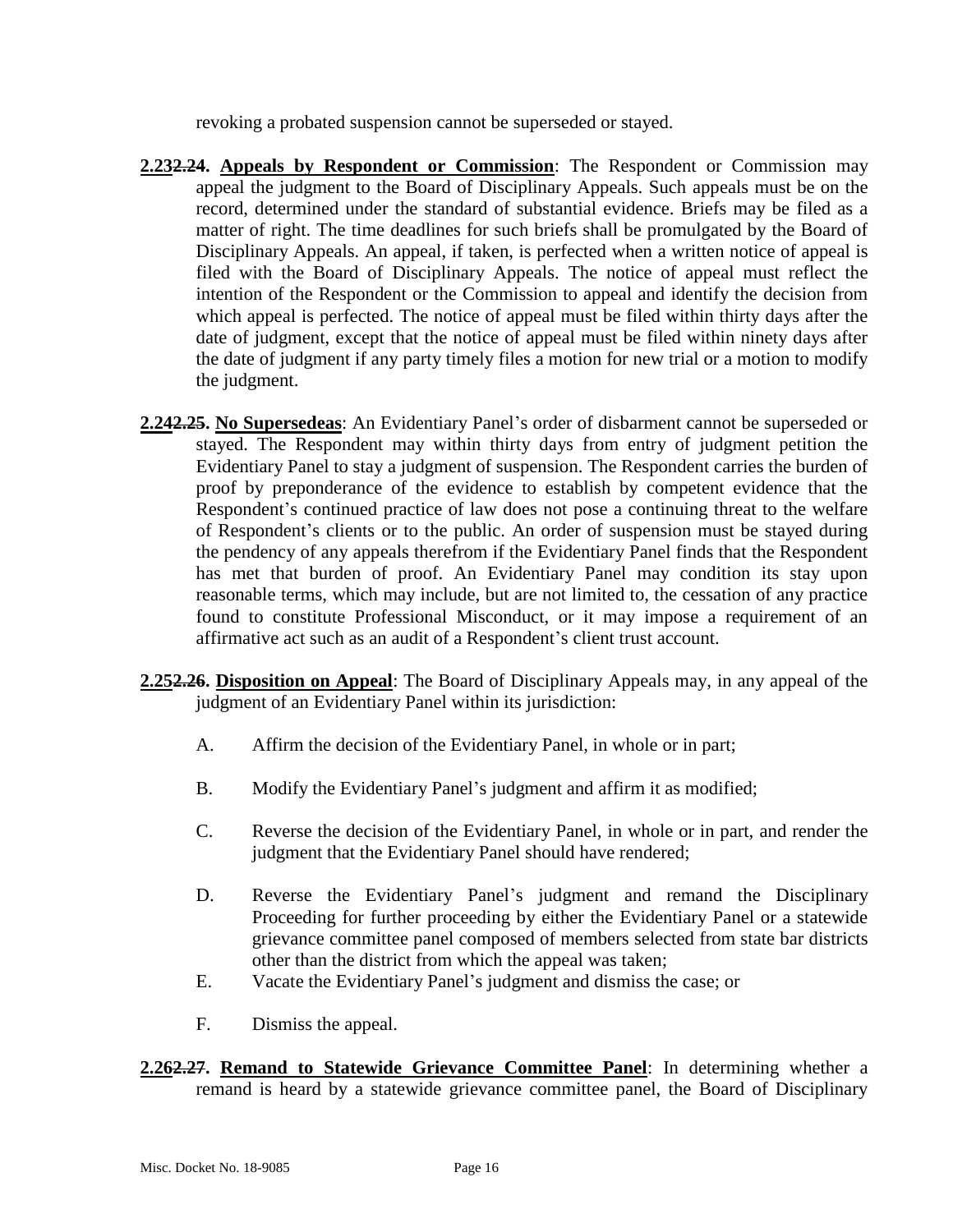Appeals must find that good cause was shown in the record on appeal. The Board of Disciplinary Appeals shall randomly select the members of the statewide grievance committee panel from grievance committees other than the district from which the appeal was taken. Six such members shall be selected, four of whom are attorneys and two of whom are public members. The statewide grievance committee panel, once selected, shall have all duties and responsibilities of the Evidentiary Panel for purposes of the remand.

**2.272.28. Appeal to Supreme Court of Texas**: An appeal from the decision of the Board of Disciplinary Appeals on an Evidentiary Proceeding is to the Supreme Court of Texas in accordance with Rule 7.11.

### **PART III. TRIAL IN DISTRICT COURT**

#### **\*\*\***

- **3.10. Imposition of Sanctions:** The trial court may, in its discretion, conduct a separate hearing and receive evidence as to the appropriate Sanctions to be imposed. Private reprimand is not an available Sanction. Indefinite Disability suspension is not an available Sanction. In determining the appropriate Sanctions, the court shall consider:
	- The nature and degree of the Professional Misconduct for which the Respondent is being sanctioned;
	- B. The seriousness of and circumstances surrounding the Professional Misconduct;
	- C. The loss or damage to clients;
	- D. The damage to the profession;
	- E. The assurance that those who seek legal services in the future will be insulated from the type of Professional Misconduct found;
	- F. The profit to the attorney;
	- G. The avoidance of repetition;
	- H. The deterrent effect on others;
	- I. The maintenance of respect for the legal profession;
	- J. The conduct of the Respondent during the course of the Committee action;
	- K. The trial of the case; and
	- L. Other relevant evidence concerning the Respondent's personal and professional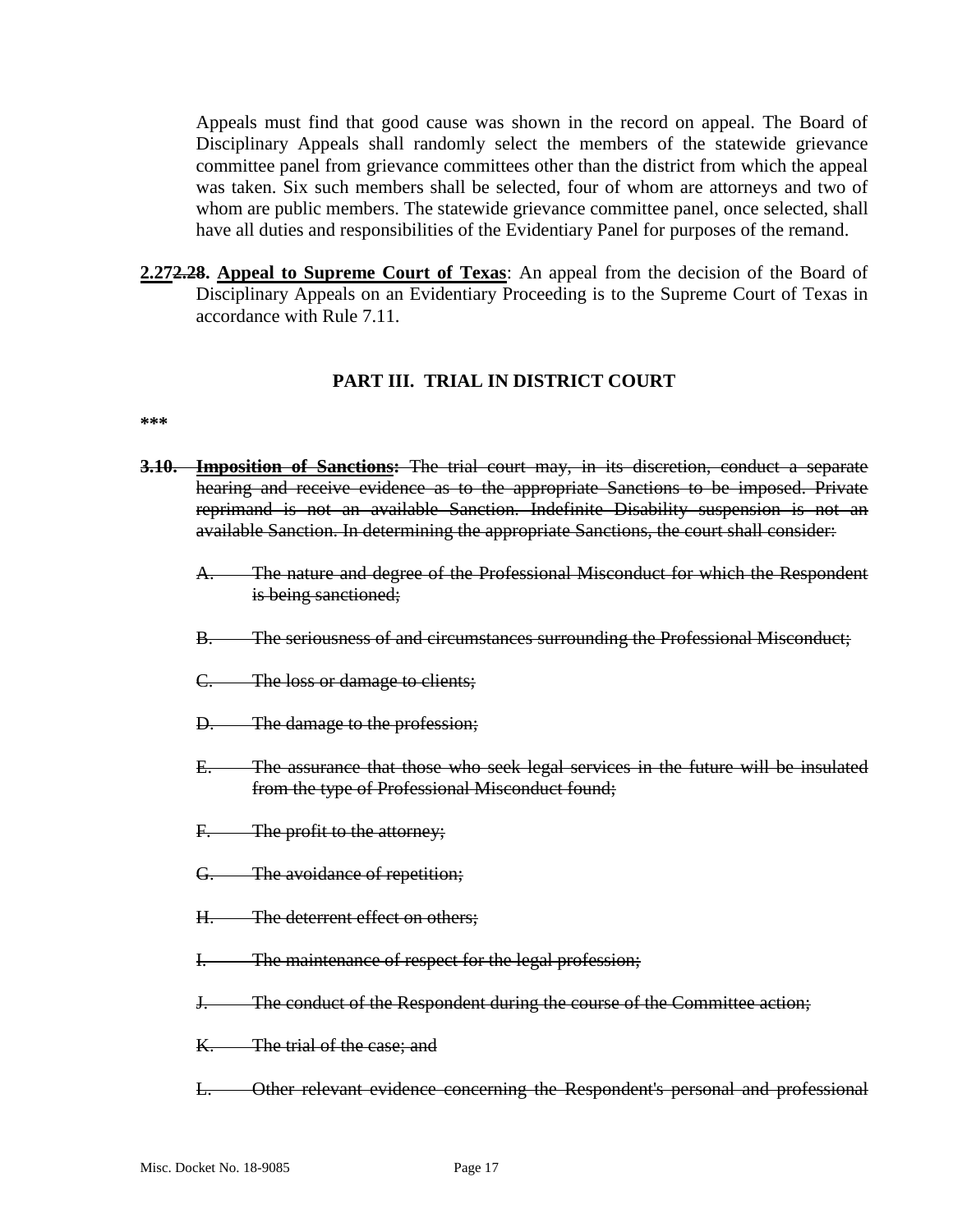background.

In addition, the Respondent's disciplinary record, including any private reprimands, is admissible on the appropriate Sanction to be imposed. Respondent's Disability may not be considered in mitigation, unless Respondent demonstrates that he or she is successfully pursuing in good faith a program of recovery or appropriate course of treatment.

- **3.10 3.11. Terms of Judgment:** In any judgment of disbarment or suspension that is not stayed, the court shall order the Respondent to surrender his or her law license and permanent State Bar card to Chief Disciplinary Counsel for transmittal to the Clerk of the Supreme Court. In all judgments imposing disbarment or suspension, the court shall enjoin the Respondent from practicing law or from holding himself or herself out as an attorney eligible to practice law during the period of disbarment or suspension. In all judgments of disbarment, suspension, or reprimand, the court shall make all other orders as it finds appropriate, including probation of all or any portion of suspension. The continuing jurisdiction of the trial court to enforce a judgment does not give a trial court authority to terminate or reduce a period of active or probated suspension previously ordered.
- **3.11 3.12. Restitution:** In all cases in which the proof establishes that the Respondent's conduct involved misapplication of funds and the judgment is one disbarring or suspending the Respondent, the judgment must require the Respondent to make restitution during the period of suspension, or before any consideration of reinstatement from disbarment, and shall further provide that a judgment of suspension shall remain in effect until proof is made of complete restitution.
- **3.12 3.13. Probation Suspension--Revocation Procedure:** If all or any part of a suspension from the practice of law is probated under this Part III, the court retains jurisdiction during the full term of suspension, including any probationary period, to hear a motion to revoke probation. If the Chief Disciplinary Counsel files a motion to revoke probation, it shall be set for hearing before the court without the aid of a jury within thirty days of service of the motion upon the Respondent. Service upon the Respondent shall be sufficient if made in accordance with Rule 21a of the Texas Rules of Civil Procedure. Upon proof by a preponderance of the evidence of a violation of probation, the same shall be revoked and the attorney suspended from the practice of law for the full term of suspension without credit for any probationary time served.
- **3.13 3.14. No Supersedeas:** A district court judgment of disbarment or an order revoking probation of a suspension from the practice of law cannot be superseded or stayed. The Respondent may within thirty days from entry of judgment petition the court to stay a judgment of suspension. The Respondent carries the burden of proof by preponderance of the evidence to establish by competent evidence that the Respondent's continued practice of law does not pose a continuing threat to the welfare of Respondent's clients or to the public. A judgment of suspension shall be stayed during the pendency of any appeals therefrom if the district court finds that the Respondent has met that burden of proof. The district court may condition its stay upon reasonable terms, which may include, but are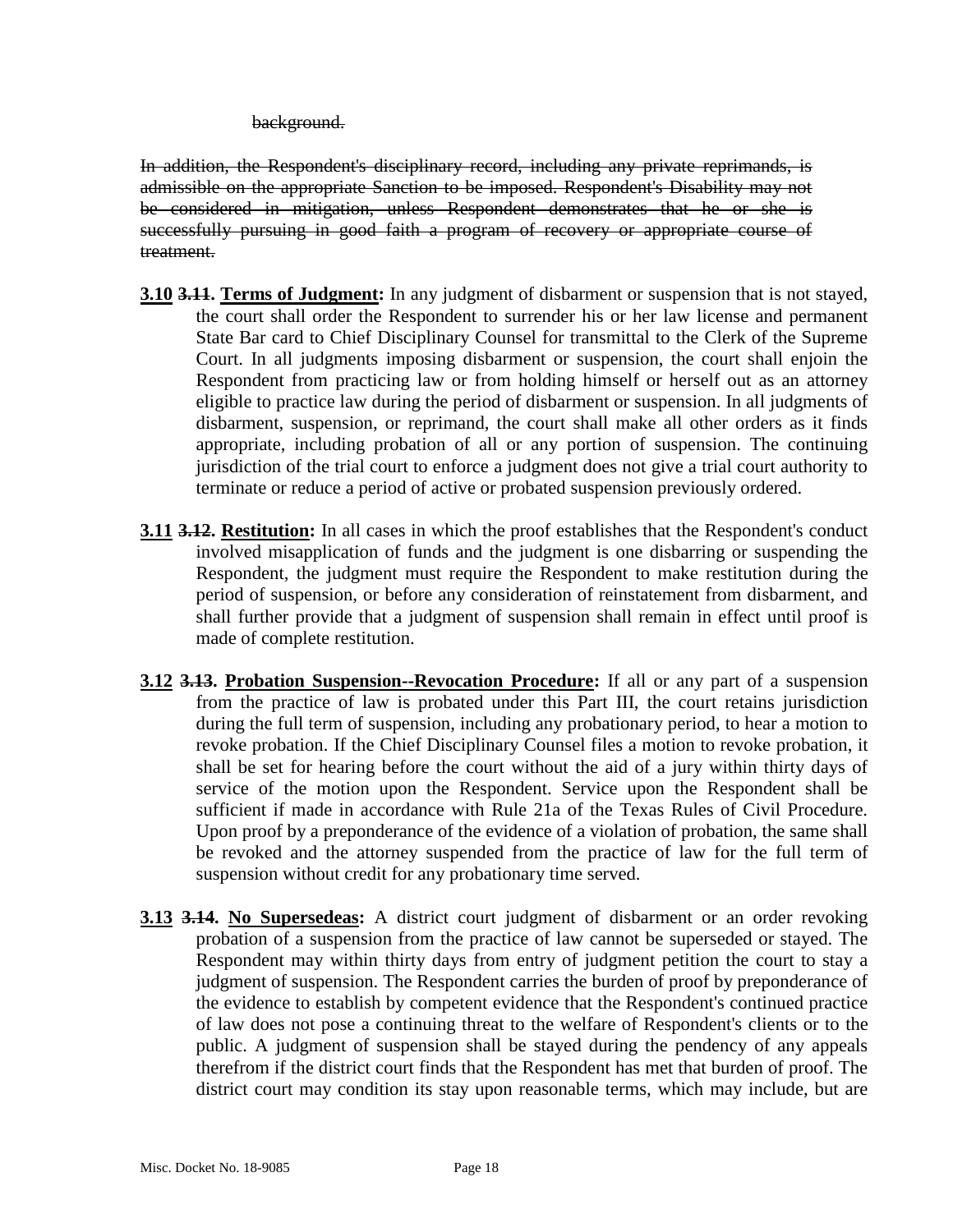not limited to, the cessation of any practice found to constitute Professional Misconduct, or it may impose a requirement of an affirmative act such as an audit of a Respondent's client trust account. There is no interlocutory appeal from a court's stay of a suspension, with or without conditions.

- **3.14 3.15. Exemption from Cost and Appeal Bond:** No cost or appeal bond is required of the Chief Disciplinary Counsel or the Commission. In lieu thereof, when a cost or appeal bond would be otherwise required, a memorandum setting forth the exemption under this rule, when filed, suffices as a cost or appeal bond.
- **3.15 3.16. Appeals:** A final judgment of the district court and any order revoking or refusing to revoke probation of a suspension from the practice of law may be appealed as in civil cases generally.

### **PART IV. THE COMMISSION FOR LAWYER DISCIPLINE**

- **4.06. Duties and Authority of the Commission**: The Commission has the following duties and responsibilities:
	- A. To exercise, in lawyer disciplinary and disability proceedings only, all rights characteristically reposed in a client by the common law of this State for all Complaints not dismissed after an investigatory hearing, resolved through a negotiated judgment entered by an Investigatory Panel, or dismissed by the Summary Disposition Panel.

**\*\*\***

### **PART V. CHIEF DISCIPLINARY COUNSEL**

**\*\*\***

**5.02. Duties**: In addition to the other disciplinary duties set forth in these rules, the Chief Disciplinary Counsel shall:

**\*\*\***

C. Investigate Complaints to ascertain whether Just Cause exists. The investigation may include the issuance of subpoenas, an investigatory hearing, and the entry of a negotiated judgment by an Investigatory Panel.

**\*\*\***

### **PART XV. GUIDELINES FOR IMPOSING SANCTIONS MISCELLANEOUS PROVISIONS**

#### **15.01. Purpose and Nature of Sanctions**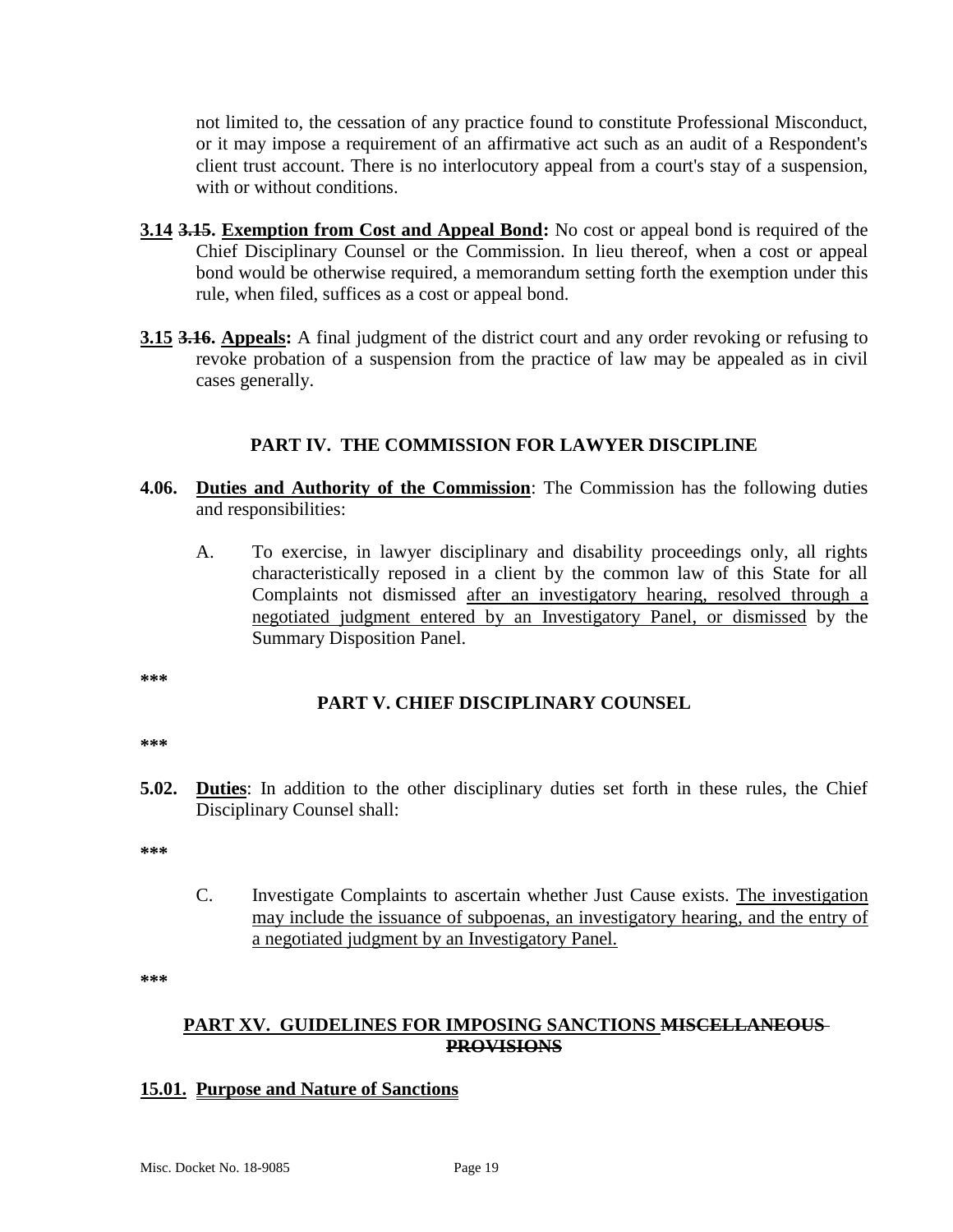A. Purpose of Lawyer Discipline Proceedings.

The purpose of lawyer discipline proceedings is to protect the public and the administration of justice from lawyers who have not discharged, will not discharge, or are unlikely to properly discharge their professional duties to clients, the public, the legal system, and the legal profession.

B. Purpose of These Guidelines.

These Guidelines are designed for use in Disciplinary Actions and Disciplinary Proceedings under Parts II and III of the Texas Rules of Disciplinary Procedure. The Guidelines set forth a comprehensive system for determining sanctions, permitting flexibility and creativity in assigning Sanctions in particular cases of lawyer misconduct. They are designed to promote: (1) consideration of all factors relevant to imposing the appropriate level of Sanction in an individual case; (2) consideration of the appropriate weight of such factors in light of the stated goals of lawyer discipline; and (3) consistency in the imposition of disciplinary Sanctions for the same or similar rule violations among the various district grievance committees and district courts that consider these matters. The Guidelines do not limit the authority of a district grievance committee or of a district judge to make a finding or issue a decision.

#### **15.02. General Factors to be Considered in Imposing Sanctions**

In imposing a sanction after a finding of Professional Misconduct, the disciplinary tribunal should consider the following factors:

(a) the duty violated;

(b) the Respondent's level of culpability;

- (c) the potential or actual injury caused by the Respondent's misconduct; and
- (d) the existence of aggravating or mitigating factors.

#### **15.03. Imposition of Sanctions**

In any Disciplinary Proceeding or Disciplinary Action where Professional Misconduct is found have occurred, the district grievance committee or district court may, in its discretion, conduct a separate hearing and receive evidence as to the appropriate Sanctions to be imposed.

#### **15.04. Violations of Duties Owed to Clients**

#### A. Lack of Diligence

Absent aggravating or mitigating circumstances, and upon application of the factors set out in Rule 15.02, the following sanctions are generally appropriate in cases involving neglect, frequent failure to carry out completely the obligations owed to a client, failure to communicate, failure to provide competent representation, or failure to abide by client decisions: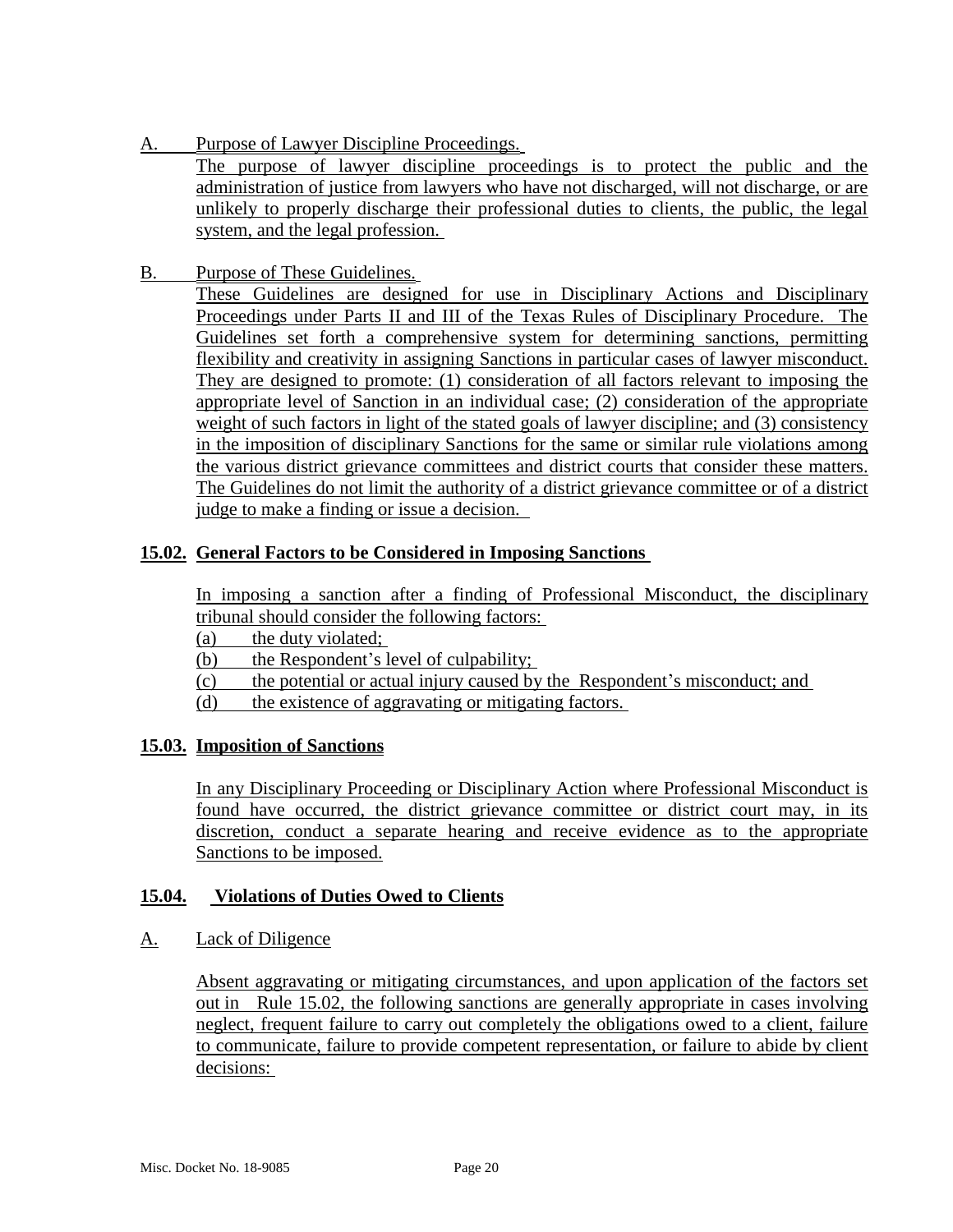- 1. Disbarment is generally appropriate when:
	- (a) a Respondent abandons the practice and causes serious or potentially serious injury to a client; or
	- (b) a Respondent knowingly fails to perform services for a client, fails to adequately communicate with a client, fails to provide competent representation, or fails to abide by client decisions and causes serious or potentially serious injury to a client; or
	- (c) a Respondent engages in a pattern of neglect with respect to client matters, inadequate client communications, lack of competent representation, or failure to abide by client decisions and causes serious or potentially serious injury to a client.
- 2. Suspension is generally appropriate when:
	- (a) a Respondent knowingly fails to perform services for a client, fails to adequately communicate with a client, fails to provide competent representation, or fails to abide by client decisions and causes injury or potential injury to a client, or
	- (b) a Respondent engages in a pattern of neglect with respect to client matters, inadequate client communications, lack of competent representation, or failure to abide by client decisions and causes injury or potential injury to a client.
- 3. Public reprimand is generally appropriate when a Respondent does not act with reasonable diligence in representing a client, communicating with a client, providing competent representation, or abiding by client decisions and causes injury or potential injury to a client.
- 4. Private reprimand is generally appropriate when a Respondent does not act with reasonable diligence in representing a client, communicating with a client, providing competent representation or abiding by client decisions and causes little or no actual or potential injury to a client.
- B. Failure to Preserve the Client's Property

Absent aggravating or mitigating circumstances, and upon application of the factors set out in Rule 15.02, the following sanctions are generally appropriate in cases involving the failure to preserve client property, including the failure to surrender papers and property or to refund any advance payment of fee that has not been earned on the termination of representation:

1. Disbarment is generally appropriate when a Respondent knowingly converts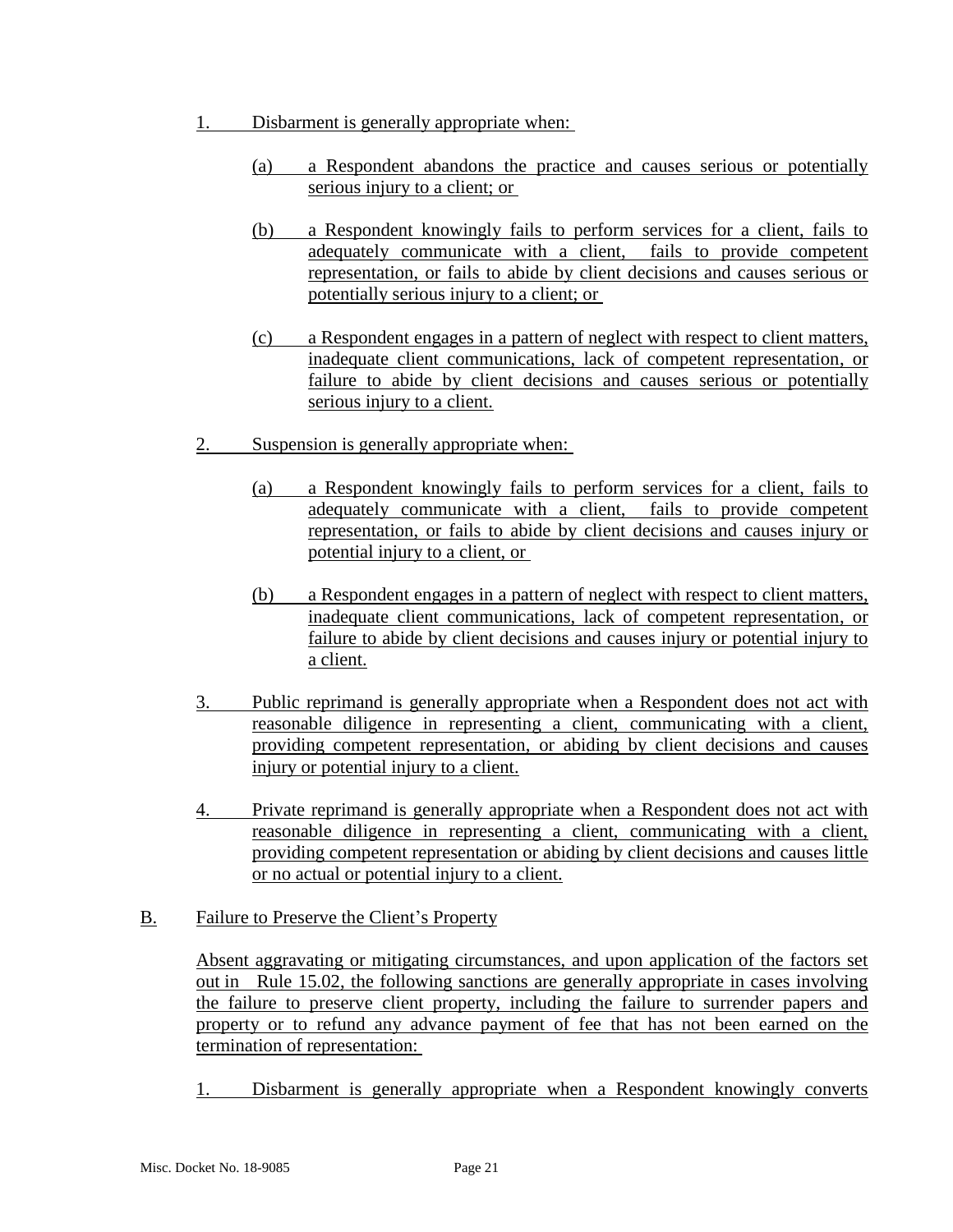client property and causes injury or potential injury to a client.

- 2. Suspension is generally appropriate when a Respondent knows or should know that he is dealing improperly with client property and causes injury or potential injury to a client.
- 3. Public reprimand is generally appropriate when a Respondent is negligent in dealing with client property and causes injury or potential injury to a client.
- 4. Private reprimand is generally appropriate when a Respondent is negligent in dealing with client property and causes little or no actual or potential injury to a client.
- C. Failure to Preserve the Client's Confidences

Absent aggravating or mitigating circumstances, and upon application of the factors set out in Rule 15.02, the following sanctions are generally appropriate in cases involving improper disclosure of information relating to the representation of a client:

- 1. Disbarment is generally appropriate when a Respondent, with the intent to benefit the Respondent or another, knowingly reveals information relating to the representation of a client not otherwise lawfully permitted to be disclosed, and this disclosure causes injury or potential injury to a client.
- 2. Suspension is generally appropriate when a Respondent knowingly reveals information relating to the representation of a client not otherwise lawfully permitted to be disclosed, and this disclosure causes injury or potential injury to a client.
- 3. Public reprimand is generally appropriate when a Respondent negligently reveals information relating to representation of a client not otherwise lawfully permitted to be disclosed, and this disclosure causes injury or potential injury to a client.
- 4. Private reprimand is generally appropriate when a Respondent negligently reveals information relating to representation of a client not otherwise lawfully permitted to be disclosed and this disclosure causes little or no actual or potential injury to a client.
- D. Failure to Avoid Conflicts of Interest

Absent aggravating or mitigating circumstances, and upon application of the factors set out in Rule 15.02, the following sanctions are generally appropriate in cases involving conflicts of interest:

1. Disbarment is generally appropriate when a Respondent, without the informed consent of client(s):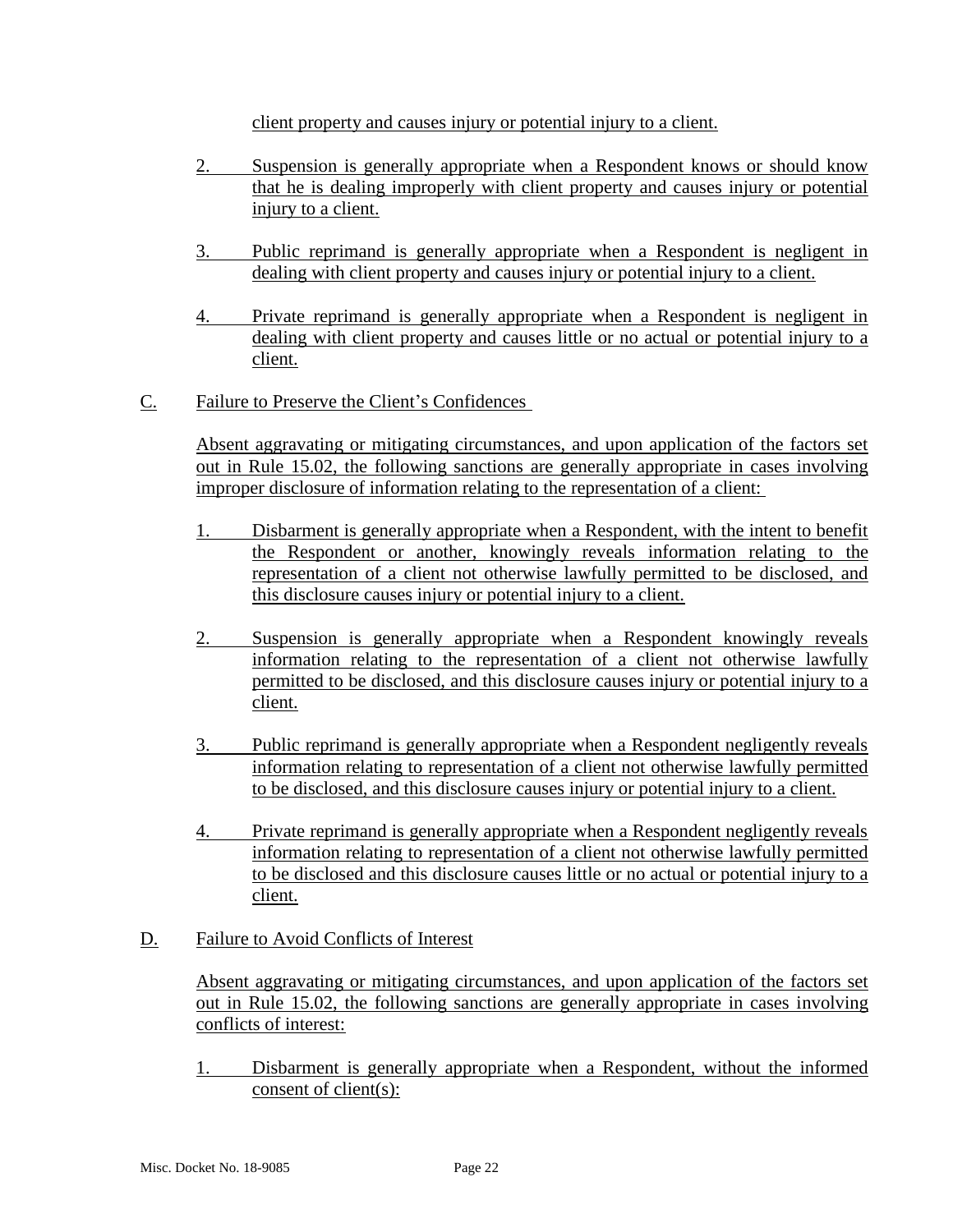- (a) engages in representation of a client knowing that the Respondent's interests are adverse to the client's with the intent to benefit the lawyer or another, and causes serious or potentially serious injury to the client; or
- (b) simultaneously represents clients that the Respondent knows have adverse interests with the intent to benefit the lawyer or another, and causes serious or potentially serious injury to a client; or
- (c) represents a client in a matter substantially related to a matter in which the interests of a present or former client are materially adverse, and knowingly uses information relating to the representation of a client with the intent to benefit the Respondent or another, and causes serious or potentially serious injury to a client.
- 2. Suspension is generally appropriate when a Respondent knows of a conflict of interest and does not fully disclose to a client the possible effect of that conflict, and causes injury or potential injury to a client.
- 3. Public reprimand is generally appropriate when a Respondent is negligent in determining whether the representation of a client may be materially affected by the Respondent's own interests, or whether the representation will adversely affect another client, and causes injury or potential injury to a client.
- 4. Private reprimand is generally appropriate when a Respondent engages in an isolated instance of negligence in determining whether the representation of a client may be materially affected by the Respondent's own interests, or whether the representation will adversely affect another client, and causes little or no actual or potential injury to a client.

### E. Lack of Candor

Absent aggravating or mitigating circumstances, and upon application of the factors set out in Rule 15.02, the following sanctions are generally appropriate in cases where the lawyer engages in dishonesty, fraud, deceit, or misrepresentation directed toward a client:

- 1. Disbarment is generally appropriate when a Respondent knowingly deceives a client with the intent to benefit the Respondent or another, and causes serious injury or potential serious injury to a client.
- 2. Suspension is generally appropriate when a Respondent knowingly deceives a client, and causes injury or potential injury to the client.
- 3. Public reprimand is generally appropriate when a Respondent is negligent in determining the accuracy or completeness of information provided to a client, and causes injury or potential injury to the client.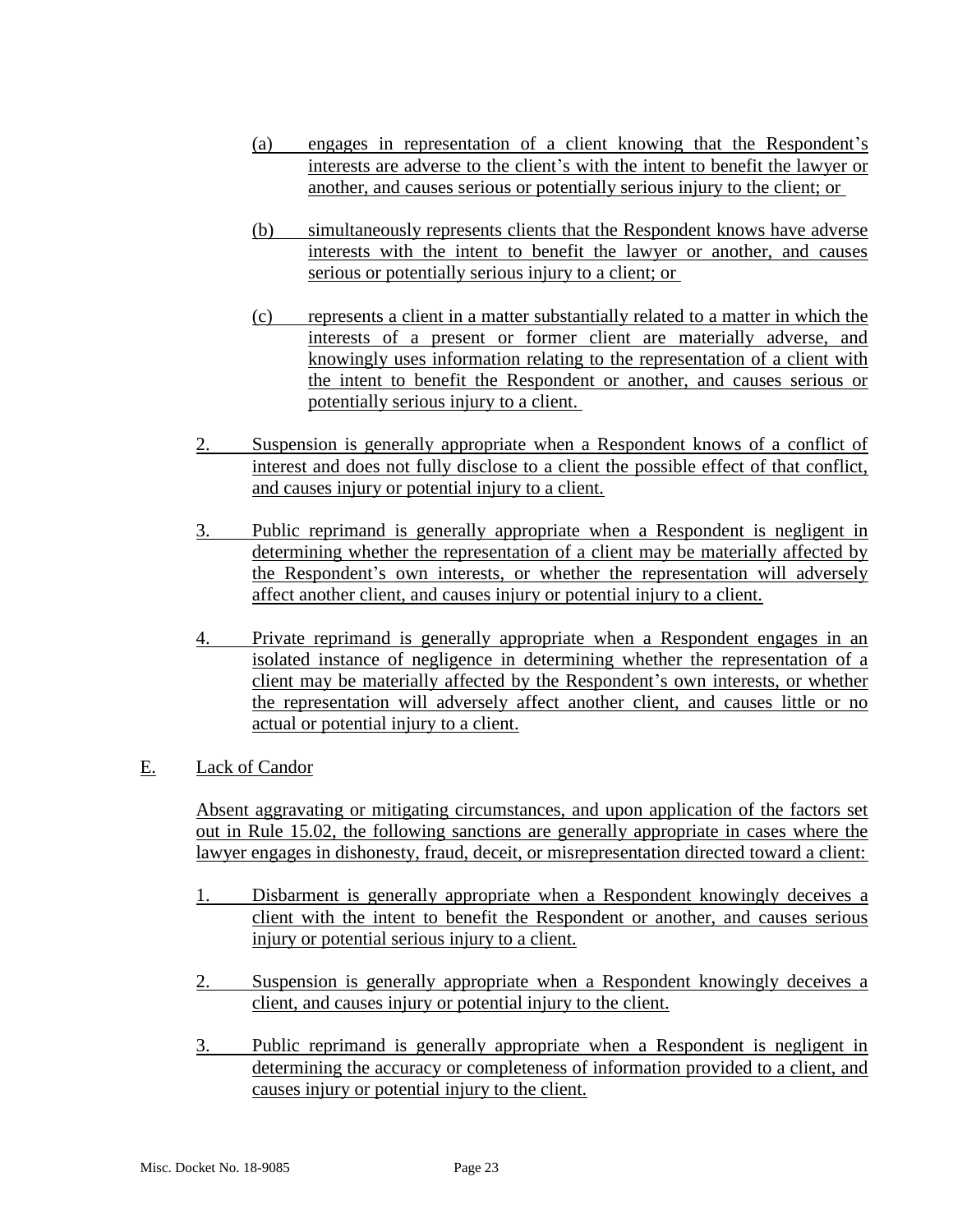4. Private reprimand is generally appropriate when a Respondent engages in an isolated instance of negligence in determining the accuracy or completeness of information provided to a client, and causes little or no actual or potential injury to the client.

### **15.05. Violations of Duties Owed to the Legal System**

A. False Statements, Fraud, and Misrepresentation

Absent aggravating or mitigating circumstances, and upon application of the factors set out in Rule 15.02, the following sanctions are generally appropriate in cases involving conduct that impedes the administration of justice or that involves dishonesty, fraud, deceit, or misrepresentation to a court or another:

- 1. Disbarment is generally appropriate when a Respondent, with the intent to deceive the court or another, makes a false statement, submits a false document, or improperly withholds material information, and causes serious or potentially serious injury to a party, or causes a significant or potentially significant adverse effect on the legal proceeding.
- 2. Suspension is generally appropriate when a Respondent knows that false statements or documents are being submitted to the court or another or that material information is improperly being withheld, and takes no remedial action, and causes injury or potential injury to a party, or causes an adverse or potentially adverse effect on the legal proceeding.
- 3. Public reprimand is generally appropriate when a Respondent is negligent either in determining whether statements or documents are false or in taking remedial action when material information is being withheld, and causes injury or potential injury to a party, or causes an adverse or potentially adverse effect on the legal proceeding.
- 4. Private reprimand is generally appropriate when a Respondent engages in an isolated instance of negligence in determining whether submitted statements or documents are false or in failing to disclose material information upon learning of its falsity, and causes little or no actual or potential injury to a party, or causes little or no adverse or potentially adverse effect on the legal proceeding.

#### B. Abuse of the Legal Process

Absent aggravating or mitigating circumstances, and upon application of the factors set out in Rule 15.02, the following sanctions are generally appropriate in cases involving failure to bring a meritorious claim, failure to minimize the burdens and delays of litigation, lack of fairness in adjudicatory proceedings, improper extrajudicial statements, improper means involving third persons, or improper discriminatory activities: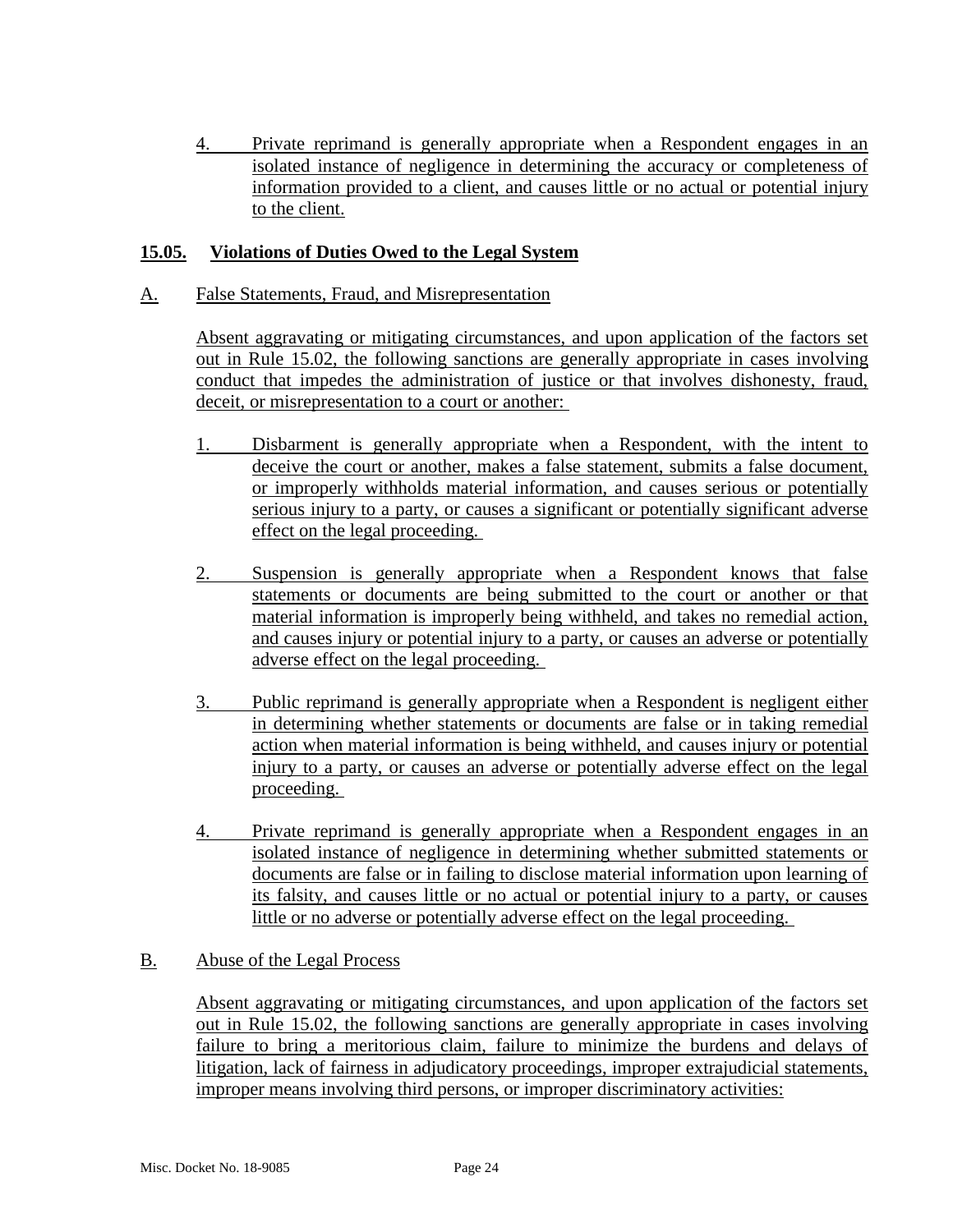- 1. Disbarment is generally appropriate when a Respondent knowingly engages in an abuse of the legal process with the intent to obtain a benefit for the Respondent or another, and causes serious injury or potentially serious injury to a client or other party or causes serious or potentially serious interference with a legal proceeding.
- 2. Suspension is generally appropriate when a Respondent knows that he or she is abusing the legal process, and causes injury or potential injury to a client or other party, or causes interference or potential interference with a legal proceeding.
- 3. Public reprimand is generally appropriate when a Respondent negligently engages in conduct involving an abuse of the legal process, and causes injury or potential injury to a client or other party, or causes interference or potential interference with a legal proceeding.
- 4. Private reprimand is generally appropriate when a Respondent engages in an isolated instance of negligence that involves an abuse of the legal process, and causes little or no actual or potential injury to a client or other party, or causes little or no actual or potential interference with a legal proceeding.
- C. Improper Communications with Individuals in the Legal System

Absent aggravating or mitigating circumstances, and upon application of the factors set out in Rule 15.02, the following Sanctions are generally appropriate in cases involving attempts to influence a judge, juror, prospective juror or other official by means prohibited by law or rules of practice or procedure, or improper communications with one represented by counsel or unrepresented individuals:

- 1. Disbarment is generally appropriate when a Respondent:
	- (a) intentionally tampers with a witness and causes serious or potentially serious injury to a party, or causes significant or potentially significant interference with the outcome of the legal proceeding; or
	- (b) makes an ex parte communication with a judge or juror with intent to affect the outcome of the proceeding, and causes serious or potentially serious injury to a party, or causes significant or potentially significant interference with the outcome of the legal proceeding; or
	- (c) improperly communicates with someone in the legal system other than a witness, judge, or juror with the intent to influence or affect the outcome of the proceeding, and causes significant or potentially significant interference with the outcome of the legal proceeding.
- 2. Suspension is generally appropriate when a Respondent engages in communication with an individual in the legal system when the Respondent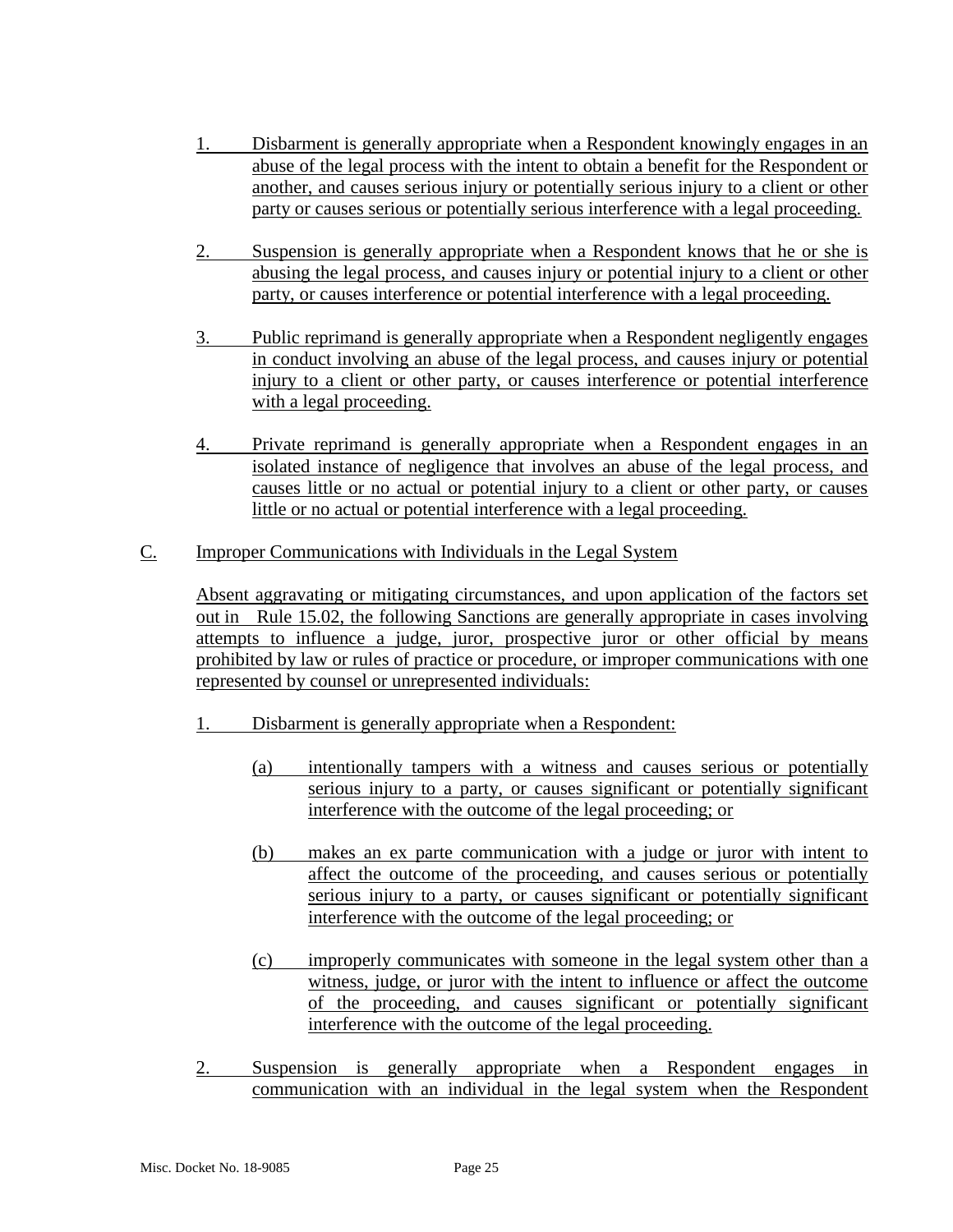knows or should know that such communication is improper, and causes injury or potential injury to a party or causes interference or potential interference with the outcome of the legal proceeding.

- 3. Public reprimand is generally appropriate when a Respondent is negligent in determining whether it is proper to engage in communication with an individual in the legal system, and causes injury or potential injury to a party or interference or potential interference with the outcome of the legal proceeding.
- 4. Private reprimand is generally appropriate when a Respondent engages in an isolated instance of negligence in improperly communicating with an individual in the legal system, and causes little or no actual or potential injury to a party, or causes little or no actual or potential interference with the outcome of the legal proceeding.

### **15.06. Violations of Duties Owed to the Public**

A. Failure to Maintain Personal Integrity

Absent aggravating or mitigating circumstances, and upon application of the factors set out in Rule 15.02, the following Sanctions are generally appropriate in cases involving (1) barratry or the commission of any other criminal act that reflects adversely on the Respondent's honesty, trustworthiness, or fitness as a lawyer in other respects; or (2) the failure to maintain personal integrity in other respects, including stating or implying an ability to influence improperly a government agency or official or by improperly assisting a judge or judicial official in conduct that violates rules of judicial conduct or other law:

- 1. Disbarment is generally appropriate when:
	- (a) a Respondent engages in serious criminal conduct a necessary element of which includes intentional interference with the administration of justice, false swearing, misrepresentation, fraud, extortion, misappropriation, or theft; or the sale, distribution or importation of controlled substances; or the intentional killing of another; or an attempt or conspiracy or solicitation of another to commit any of these offenses; or
	- (b) a Respondent knowingly engages in any other conduct involving the failure to maintain personal integrity and causes serious injury or potential injury to others or the legal system.
- 2. Suspension is generally appropriate when:
	- (a) a Respondent knowingly engages in criminal conduct that does not contain the elements listed in Guideline  $15.06(A)(1)$  and that seriously adversely reflects on the Respondent's fitness to practice law; or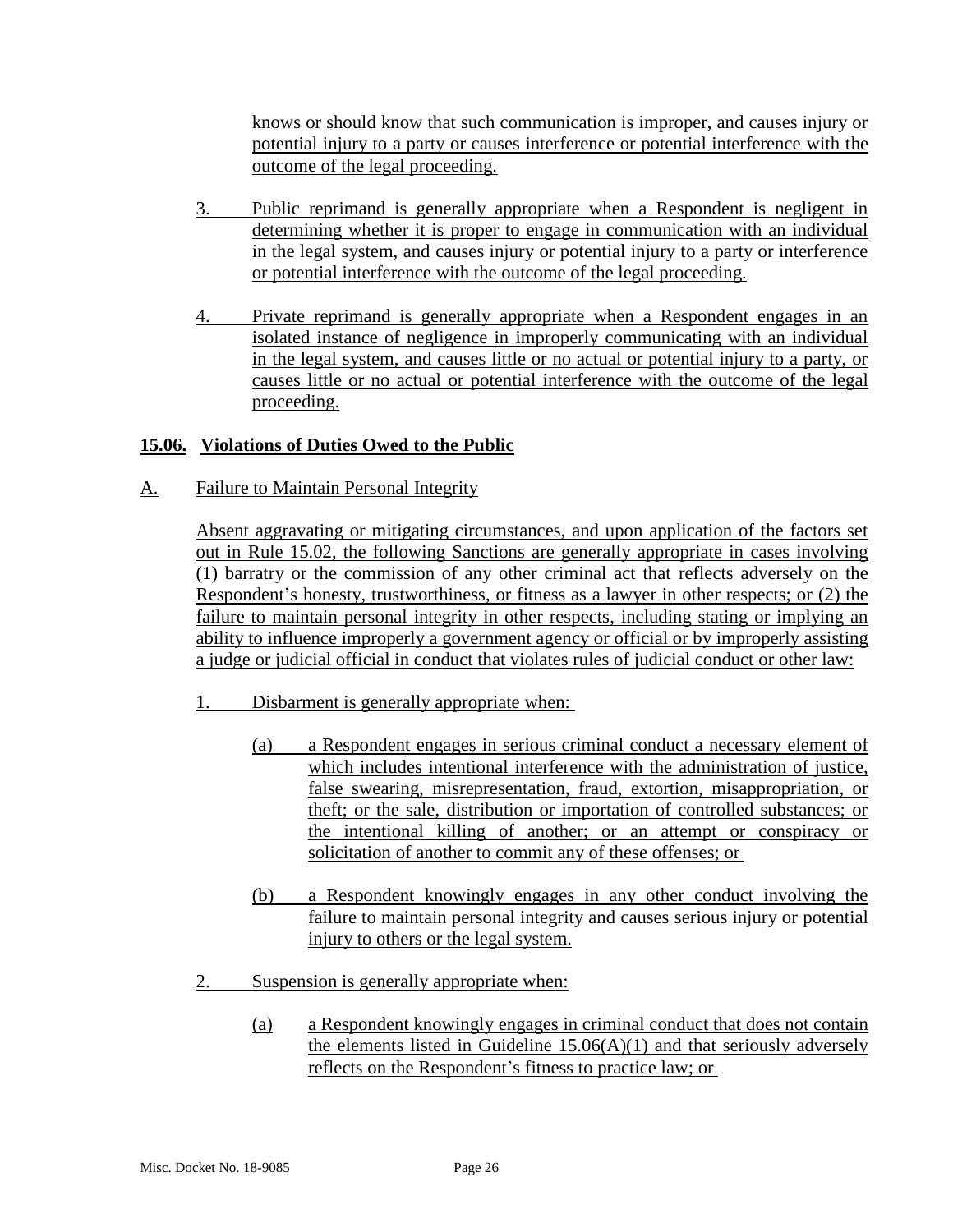- (b) knowingly engages in conducting involving the failure to maintain personal integrity and causes injury or potential injury to others or the legal system.
- 3. Public reprimand is generally appropriate when a Respondent negligently engages in any other conduct involving the failure to maintain personal integrity and causes injury or potential injury to others or the legal system.
- 4. Private reprimand is generally appropriate when a Respondent negligently engages in any other conduct involving the failure to maintain personal integrity and causes little or no actual or potential injury to others or the legal system.
- B. Failure to Maintain the Public Trust

Absent aggravating or mitigating circumstances, and upon application of the factors set out in Rule 15.02, the following sanctions are generally appropriate in cases involving public officials who engage in conduct that impedes the administration of justice:

- 1. Disbarment is generally appropriate when a Respondent in an official or governmental position knowingly misuses the position with the intent to obtain a significant benefit or advantage for himself or another, or with the intent to cause serious or potentially serious injury to a party or to the integrity of the legal process.
- 2. Suspension is generally appropriate when a Respondent in an official or governmental position knowingly fails to follow applicable procedures or rules, and causes injury or potential injury to a party or to the integrity of the legal process.
- 3. Public reprimand is generally appropriate when a Respondent in an official or governmental position negligently fails to follow applicable procedures or rules, and causes injury or potential injury to a party or to the integrity of the legal process.
- 4. Private reprimand is generally appropriate when a Respondent in an official or governmental position engages in an isolated instance of negligence in not following applicable procedures or rules, and causes little or no actual or potential injury to a party or to the integrity of the legal process.

#### **15.07. Violations of Other Duties as a Professional**

Absent aggravating or mitigating circumstances, and upon application of the factors set out in Rule 15.02, the following sanctions are generally appropriate in cases involving false or misleading communication about the lawyer or the lawyer's services; improper solicitation of professional employment from a prospective client; unconscionable, illegal, or improper fees; unauthorized practice of law; improper withdrawal from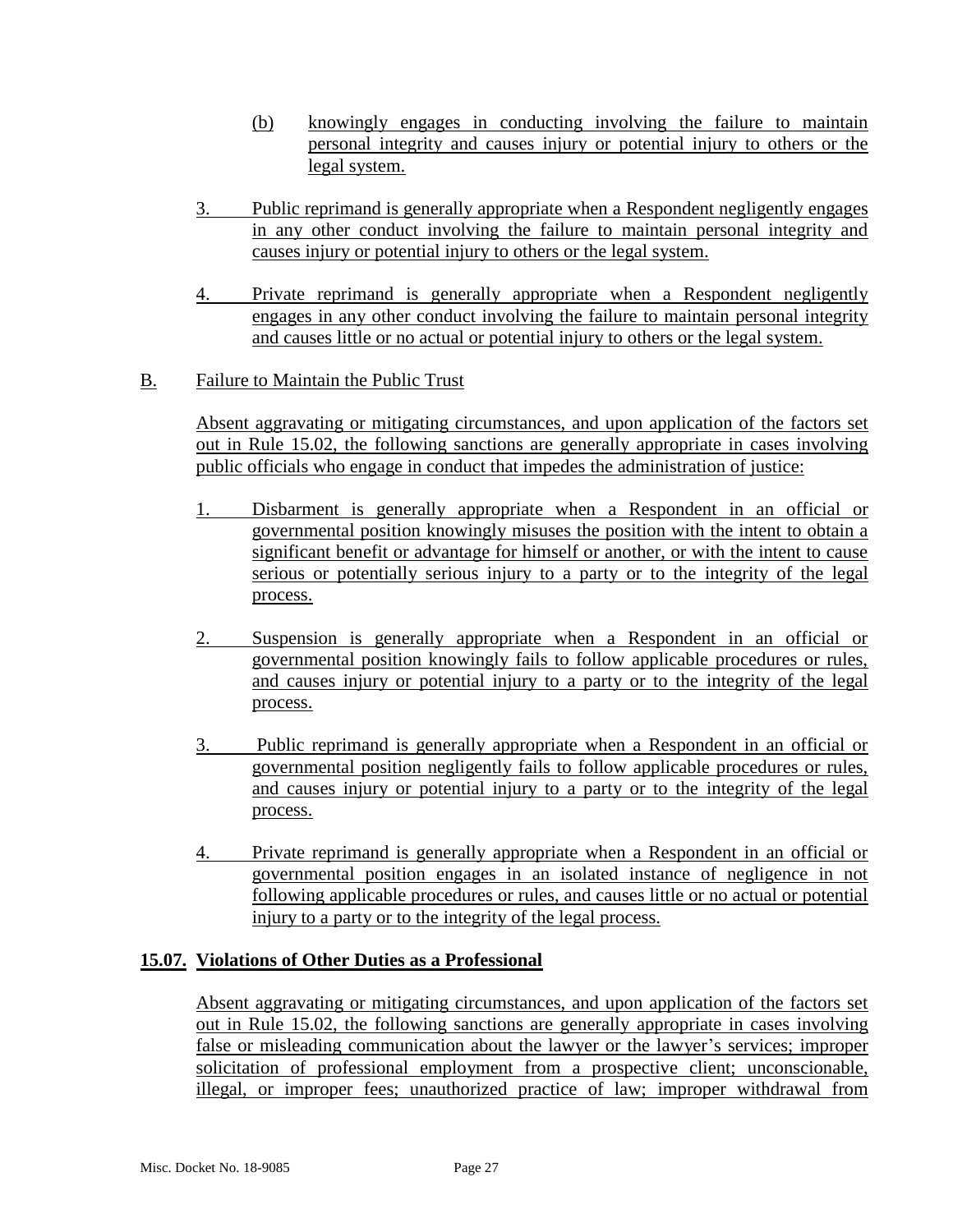representation; failure to supervise; improper restrictions on the right to practice; appointments by a tribunal; failure to report professional misconduct; failure to respond to a disciplinary agency; improper conduct involving bar admission or reinstatement proceedings; statements regarding judicial and legal officials or a lawyer as a judicial candidate; or improper conduct in the role as advisor or evaluator.

- 1. Disbarment is generally appropriate when a Respondent knowingly engages in conduct that is a violation of a duty owed as a professional with the intent to obtain a benefit for the Respondent or another, and causes serious or potentially serious injury to a client, the public, or the legal system.
- 2. Suspension is generally appropriate when a Respondent knowingly engages in conduct that is a violation of a duty owed as a professional and causes injury or potential injury to a client, the public, or the legal system.
- 3. Public reprimand is generally appropriate when a Respondent negligently engages in conduct that is a violation of a duty owed as a professional and causes injury or potential injury to a client, the public, or the legal system.
- 4. Private reprimand is generally appropriate when a Respondent engages in an isolated instance of negligence that is a violation of a duty owed as a professional, and causes little or no actual or potential injury to a client, the public, or the legal system.

### **15.08. Prior Discipline Orders**

Absent aggravating or mitigating circumstances, and upon application of the factors set out in Rule 15.02, the following sanctions are generally appropriate in cases involving prior discipline.

- 1. Disbarment is generally appropriate when a Respondent:
	- (a) intentionally or knowingly violates the terms of a prior disciplinary order and such violation causes injury or potential injury to a client, the public, the legal system, or the profession; or
	- (b) has been suspended for the same or similar misconduct, and intentionally or knowingly engages in further similar acts of misconduct that cause injury or potential injury to a client, the public, the legal system, or the profession.
- 2. Suspension is generally appropriate when a Respondent has been reprimanded for the same or similar misconduct and engages in further similar acts of misconduct that cause injury or potential injury to a client, the public, the legal system, or the profession.
- 3. Public reprimand is generally appropriate when a Respondent: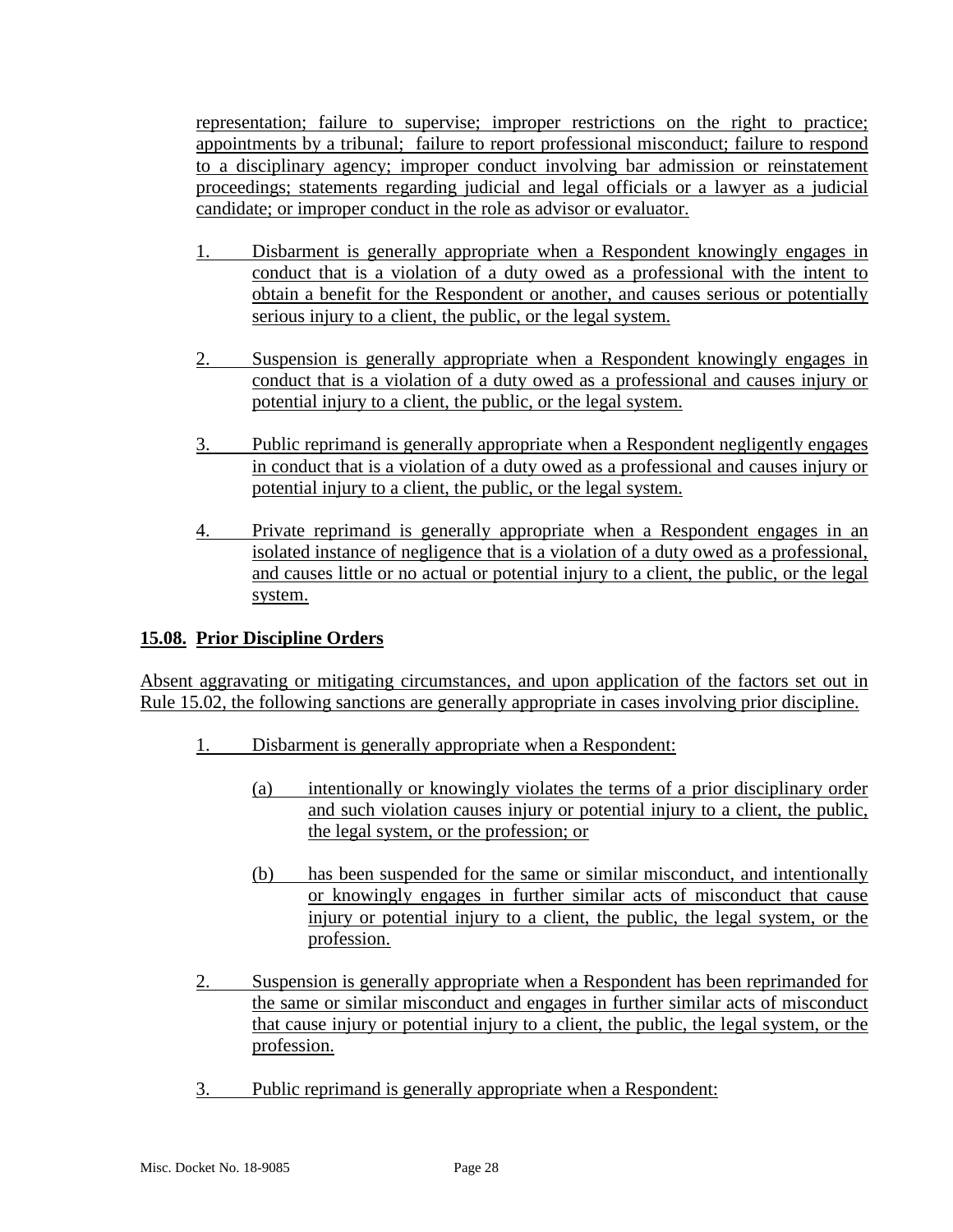- (a) negligently violates the terms of a prior disciplinary order and such violation causes injury or potential injury to a client, the public, the legal system, or the profession; or
- (b) has received a private reprimand for the same or similar misconduct and engages in further similar acts of misconduct that cause injury or potential injury to a client, the public, the legal system, or the profession.
- 4. A private reprimand is generally not an appropriate sanction when a Respondent violates the terms of a prior disciplinary order or when a Respondent has engaged in the same or similar misconduct in the past.
- 5. A private reprimand should not be utilized when a Respondent:
	- (a) has received a private reprimand within the preceding five-year period for a violation of the same disciplinary rule; or
	- (b) has engaged in misconduct involving theft, misapplication of fiduciary property, or the failure to return, after demand, a clearly unearned fee; or
	- (c) has engaged in misconduct involving the failure of a prosecutor to make timely disclosure to the defense of all evidence or information known to the prosecutor that tends to negate the guilt of the accused or mitigate the offense.
- 6. A private reprimand is not an available sanction in a Disciplinary Action.

#### **15.09. Aggravation and Mitigation**

A. Generally

After misconduct has been established, aggravating and mitigating circumstances may be considered in deciding what sanction to impose.

- B. Aggravation
	- 1. Definition. Aggravation or aggravating circumstances are any considerations or factors that may justify an increase in the degree of discipline to be imposed.
	- 2. Factors which may be considered in aggravation.

Aggravating factors include:

(a) prior disciplinary record, including private reprimands;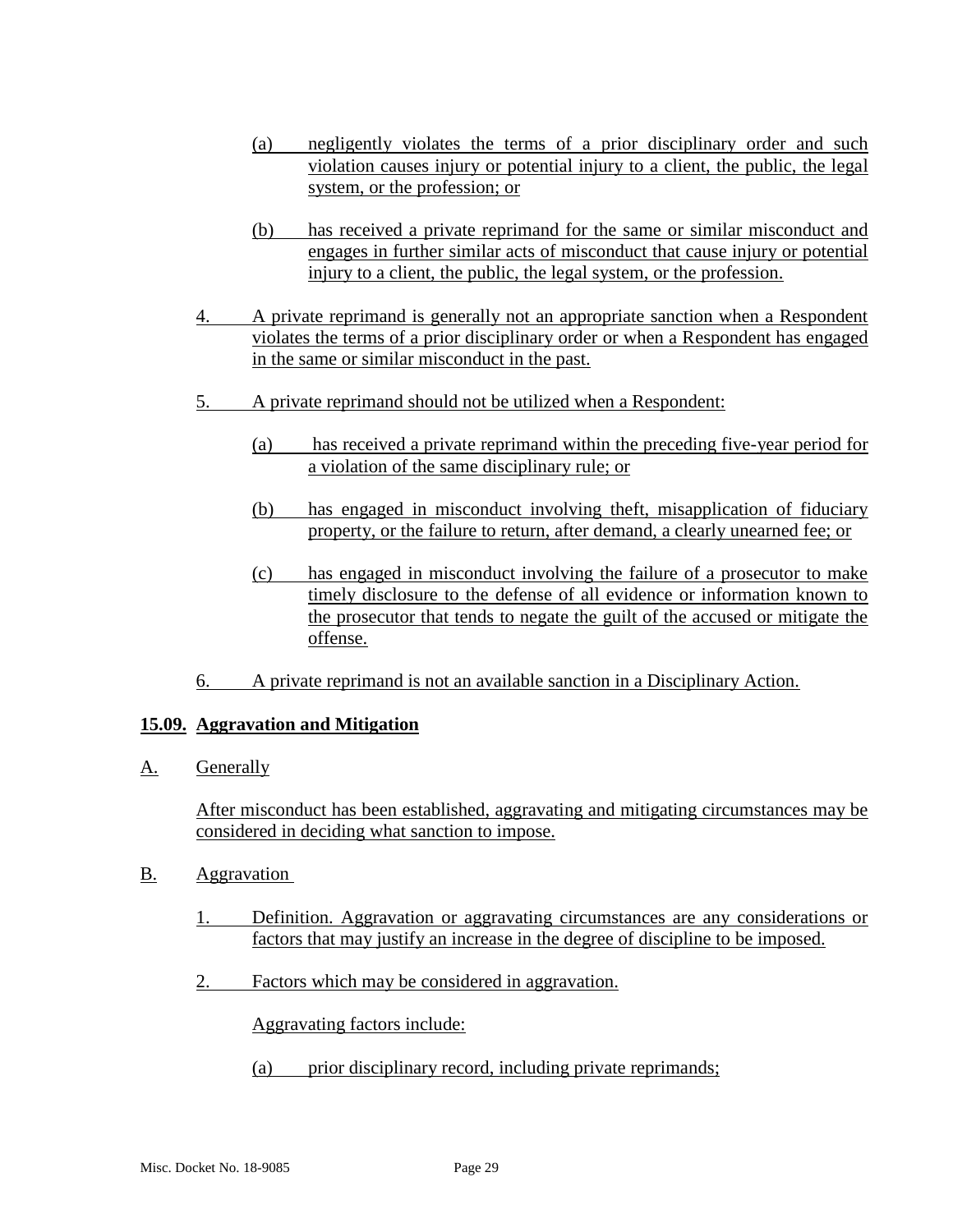- (b) dishonest or selfish motive;
- (c) a pattern of misconduct;
- (d) multiple violations;
- (e) bad faith obstruction of the disciplinary proceeding by intentionally failing to comply with rules or orders of the disciplinary authority or uncooperative conduct during proceedings;
- (f) submission of false evidence, false statements, or other deceptive practices during the disciplinary process;
- (g) refusal to acknowledge wrongful nature of conduct;
- (h) vulnerability of victim;
- (i) substantial experience in the practice of law;
- (j) indifference to making restitution;
- (k) illegal conduct, including that involving the use of controlled substances;
- (l) unsuccessful participation in the Grievance Referral Program.
- C. Mitigation
	- 1. Definition. Mitigation or mitigating circumstances are any considerations or factors that may justify a reduction in the degree of discipline to be imposed.
	- 2. Factors which may be considered in mitigation.

Mitigating factors include:

- (a) absence of a prior disciplinary record;
- (b) absence of a dishonest or selfish motive;
- (c) personal or emotional problems;
- (d) timely good faith effort to make restitution or to rectify consequences of misconduct;
- (e) full and free disclosure to disciplinary authority or cooperative conduct during proceedings;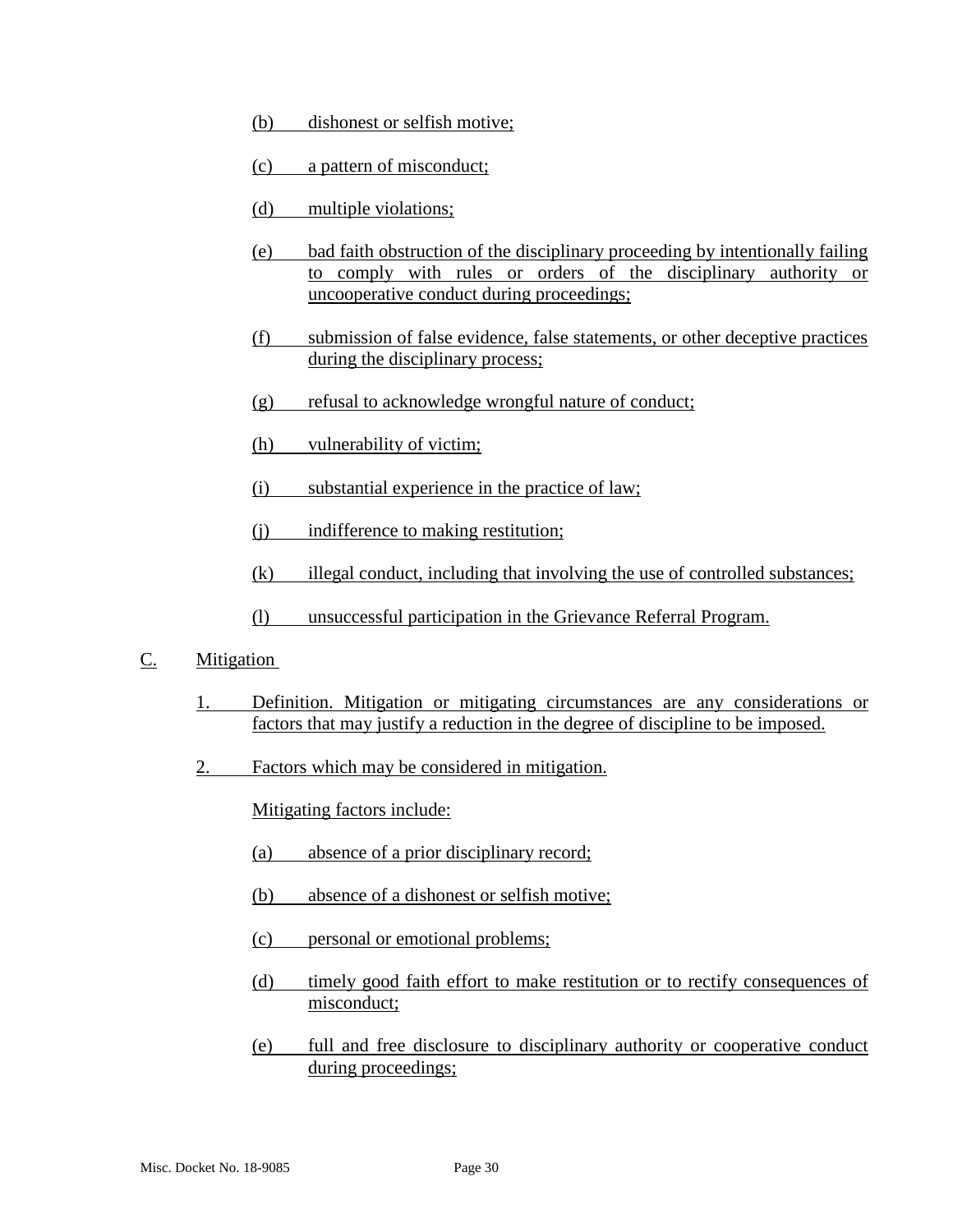- (f) inexperience in the practice of law;
- (g) character or reputation;
- (h) physical disability suffered by the Respondent at the time of the misconduct that caused or contributed to the misconduct;
- (i) mental disability or chemical dependency including alcoholism or drug abuse when:
	- (1) there is medical evidence that the Respondent is affected by a chemical dependency or mental disability;
	- (2) the chemical dependency or mental disability caused the misconduct;
	- (3) the Respondent's recovery from the chemical dependency or mental disability is demonstrated by a meaningful and sustained period of successful rehabilitation; and
	- (4) the recovery arrested the misconduct and recurrence of that misconduct is unlikely;
- (j) delay in disciplinary proceedings;
- (k) imposition of other penalties or sanctions;
- (l) remorse;
- (m) remoteness of prior sanctions.
- D. Factors which are neither aggravating nor mitigating.

The following factors should not be considered as either aggravating or mitigating:

- (a) forced or compelled restitution;
- (b) agreeing to the client's demand for certain improper behavior or result;
- (c) withdrawal of complaint against the Respondent;
- (d) complainant's recommendation as to sanctions;
- (e) failure of injured client to complain.

#### **PART XVI. GRIEVANCE REFERRAL PROGRAM**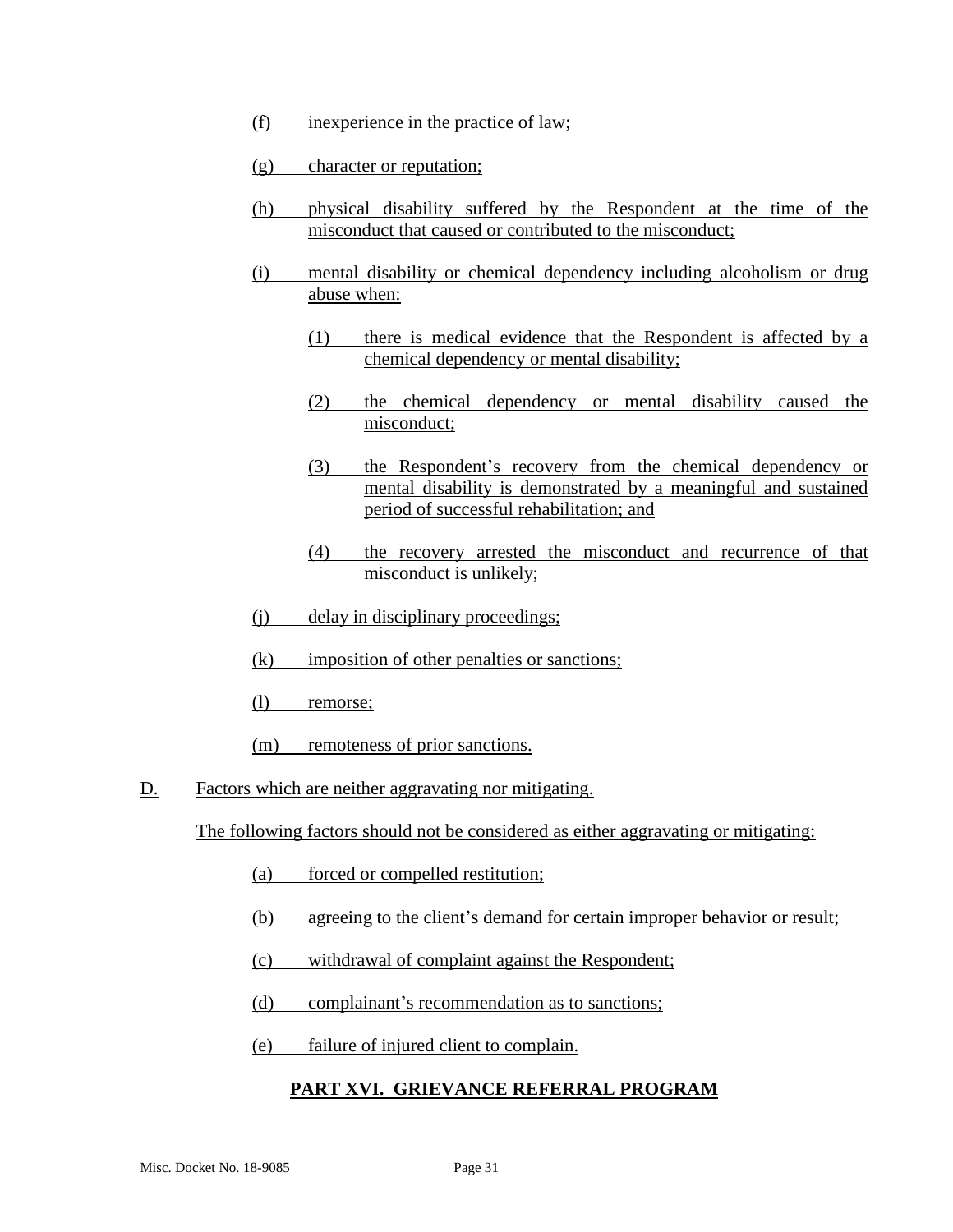- **16.01. Grievance Referral Program**. The Grievance Referral Program is established as a diversion program designed to address professionalism issues in minor misconduct cases and component of the attorney discipline system.
- **16.02. Eligibility.** The following criteria are to be considered for participation in the program:
	- A. Respondent has not been disciplined within the prior three years.
	- B. Respondent has not been disciplined for similar conduct within the prior five years.
	- C. Misconduct does not involve misappropriation of funds or breach of fiduciary duties.
	- D. Misconduct does not involve dishonesty, fraud, or misrepresentation.
	- E. Misconduct did not result in substantial harm or prejudice to client or complainant.
	- F. Respondent maintained cooperative attitude toward the proceedings.
	- G. Participation is likely to benefit the Respondent and further the goal of protection of the public.
	- H. Misconduct does not constitute a crime that would subject the Respondent to compulsory discipline under Part VIII of these Rules.

### **16.03. Procedure.**

- A. The Commission may refer an eligible Respondent to the program in any disciplinary matter that has reached the Just Cause stage of the process. An eligible Respondent may also be referred to the program after an investigatory hearing pursuant to Rule 2.12.
- B. The Respondent must agree to meet with the program administrator for an assessment of the professionalism issues that contributed to the misconduct.
- C. The Respondent must agree in writing to waive any applicable time limits and to complete specific terms and conditions, including restitution if appropriate, by a date certain and to pay for any costs associated with the terms and conditions.
- D. If the Respondent agrees to participate and completes the terms in a timely manner, the underlying grievance will be dismissed.
- E. If the Respondent does not fully complete the terms of the agreement in a timely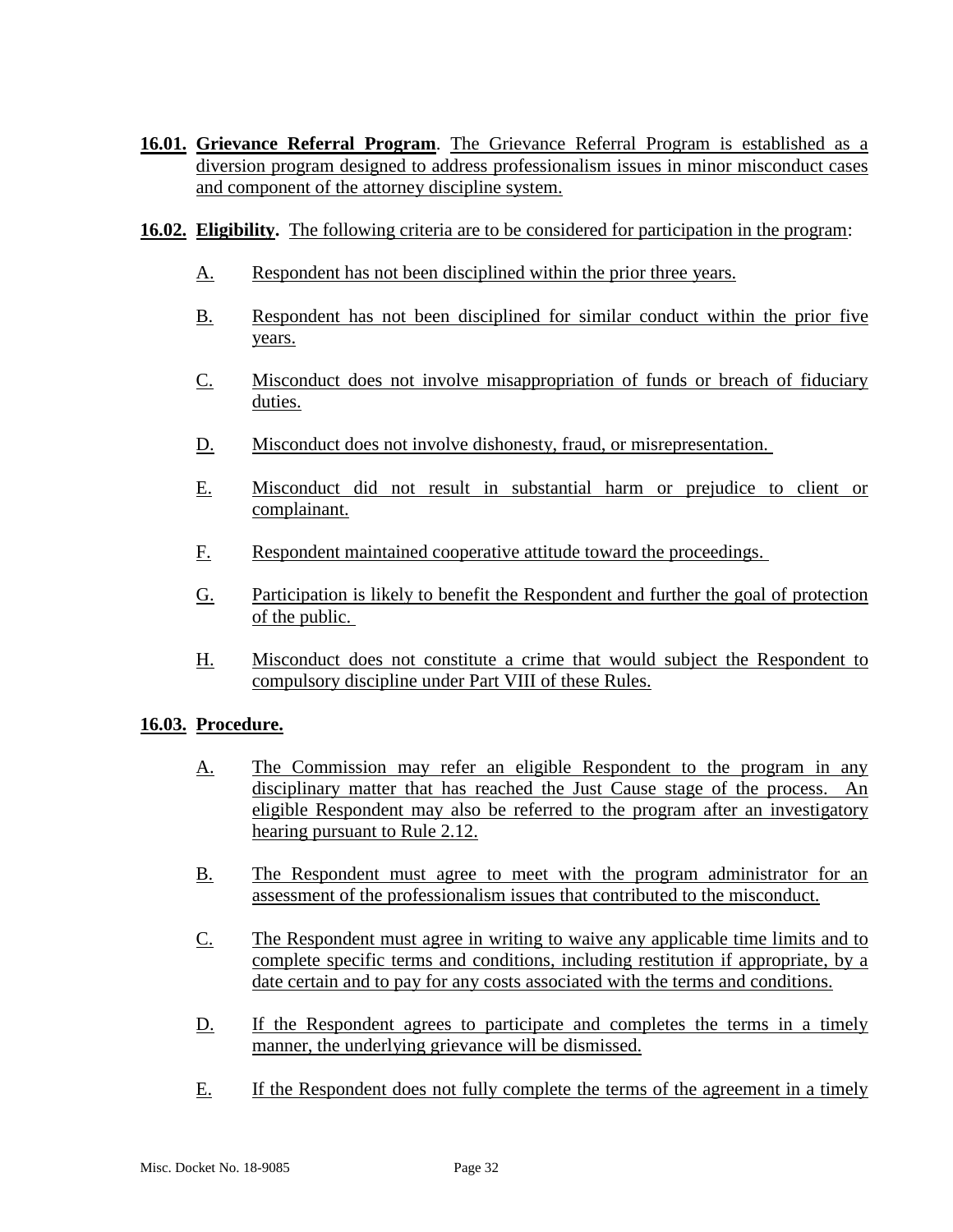manner, the underlying grievance will continue in the ordinary disciplinary process.

F. Generally, a Respondent is eligible to participate in the program one time.

### **16.04. Reporting.**

The program administrator will provide periodic reports to the Commission on the progress of the program, including the number of cases resolved.

### **PART XVIIXV. MISCELLANEOUS PROVISIONS**

- **17.0115.01. Enforcement of Judgments:** The following judgments have the force of a final judgment of a district court: judgments entered by an Investigatory Panel, final judgments of an Evidentiary Panel and judgments entered by the Board of Disciplinary Appeals. To enforce a judgment, the Commission may apply to a district court in the county of the residence of the Respondent. In enforcing the judgment, the court has available to it all writs and processes, as well as the power of contempt, to enforce the judgment as if the judgment had been the court's own.
- **17.0215.02. Effect of Related Litigation:** The processing of a Grievance, Complaint, Disciplinary Proceeding, or Disciplinary Action is not, except for good cause, to be delayed or abated because of substantial similarity to the material allegations in pending civil or criminal litigation.
- **17.0315.03. Effect on Related Litigation:** Neither the Complainant nor the Respondent is affected by the doctrines of res judicata or estoppel by judgment from any Disciplinary Action.
- **17.0415.04. Effect of Delay or Settlement by Complainant:** None of the following alone justifies the discontinuance or abatement of a Grievance or Complaint being processed through the disciplinary system: (1) the unwillingness or the neglect of a Complainant to cooperate; (2) the settlement or compromise of matters between the Complainant and the Respondent; (3) the payment of monies by the Respondent to the Complainant.
- **17.0515.05. Effect of Time Limitations:** The time periods provided in Rules 2.10, 2.12, 2.15, 2.17C, 2.17E, 2.17P, 2.25, 3.02, 3.04, 7.11, 9.02, 9.03, 10.02, 11.01, 11.08, and 12.06(d) are mandatory. All other time periods herein provided are directory only and the failure to comply with them does not result in the invalidation of an act or event by reason of the noncompliance with those time limits.

### **17.0615.06. Limitations, General Rule and Exceptions:**

A. *General Rule*: No attorney may be disciplined for Professional Misconduct that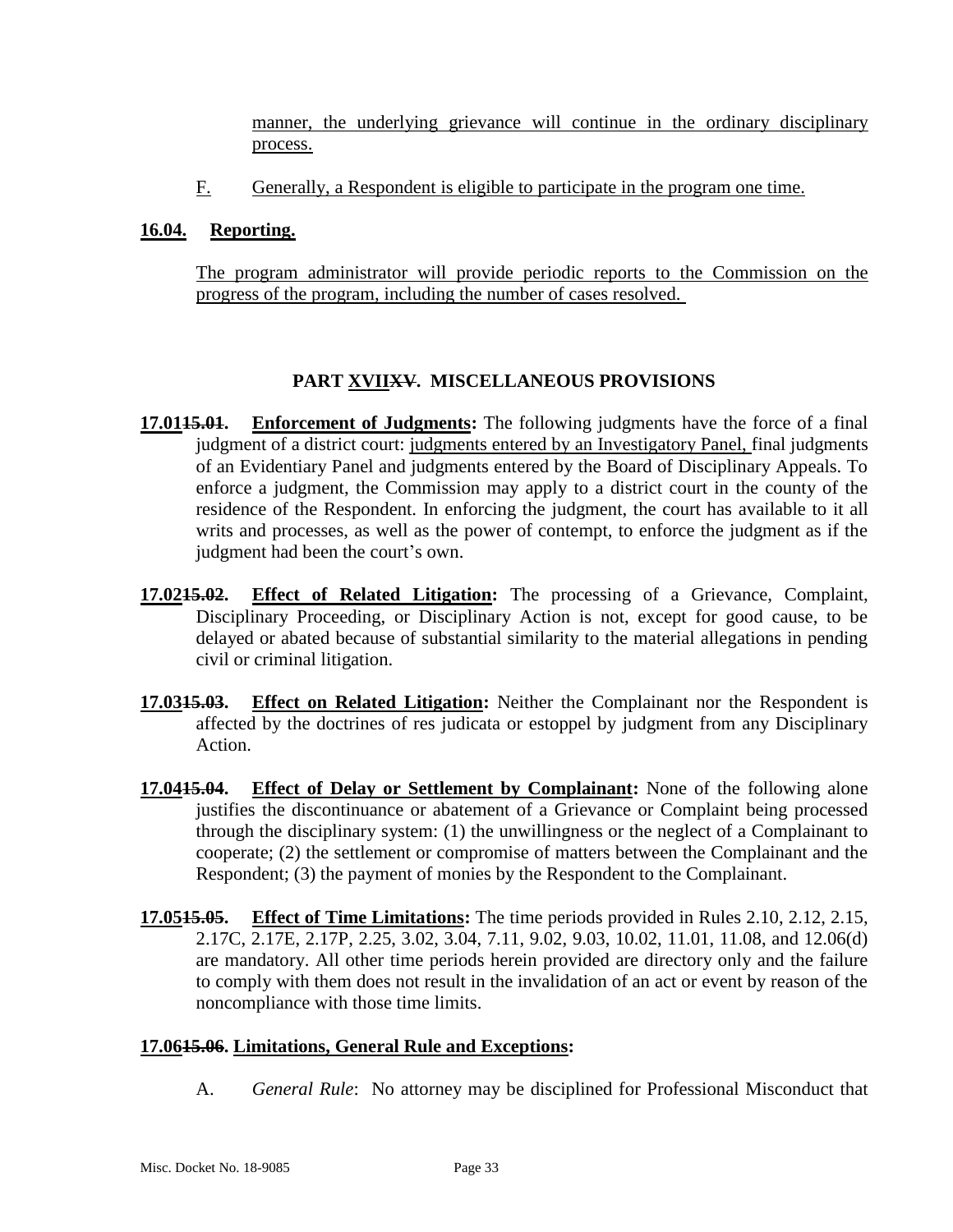occurred more than four years before the date on which a Grievance alleging the Professional Misconduct is received by the Chief Disciplinary Counsel.

- B. *Exception: Compulsory Discipline:* The general rule does not apply to a Disciplinary Action seeking compulsory discipline under Part VIII.
- C. *Exception: Alleged Violation of the Disclosure Rule:* A prosecutor may be disciplined for a violation of Rule 3.09(d), Texas Disciplinary Rules of Professional Conduct, that occurred in a prosecution that resulted in the wrongful imprisonment of a person if the Grievance alleging the violation is received by the Chief Disciplinary Counsel within four years after the date on which the Wrongfully Imprisoned Person was released from a Penal Institution.
- D. *Effect of Fraud or Concealment*: Where fraud or concealment is involved, the time periods stated in this rule do not begin to run until the Complainant discovered, or in the exercise of reasonable diligence should have discovered, the Professional Misconduct.
- **17.0715.07. Residence:** For purposes of these rules, a person licensed to practice law in Texas is considered a resident of the county in Texas of his or her principal residence. A person licensed to practice law in Texas but not residing in Texas is deemed to be a resident of Travis County, Texas, for all purposes.
- **17.0815.08. Privilege:** All privileges of the attorney-client relationship shall apply to all communications, written and oral, and all other materials and statements between the Chief Disciplinary Counsel and the Commission or the Chief Disciplinary Counsel and Investigatory Panel subject to the provisions of Rule 6.08.
- **17.0915.09. Immunity:** No lawsuit may be instituted against any Complainant or witness predicated upon the filing of a Grievance or participation in the attorney disciplinary and disability system. All members of the Commission, the Chief Disciplinary Counsel (including Special Assistant Disciplinary Counsel appointed by the Commission and attorneys employed on a contract basis by the Chief Disciplinary Counsel), all members of Committees, all members of the Board of Disciplinary Appeals, all members of the District Disability Committees, all officers and Directors of the State Bar, and the staff members of the aforementioned entities are immune from suit for any conduct in the course of their official duties. The immunity is absolute and unqualified and extends to all actions at law or in equity.
- **17.1015.10. Maintenance of Funds or Other Property Held for Clients and Others:** Every attorney licensed to practice law in Texas who maintains, or is required to maintain, a separate client trust account or accounts, designated as such, into which funds of clients or other fiduciary funds must be deposited, shall further maintain and preserve for a period of five years after final disposition of the underlying matter, the records of such accounts, including checkbooks, canceled checks, check stubs, check registers, bank statements, vouchers, deposit slips, ledgers, journals, closing statements, accountings, and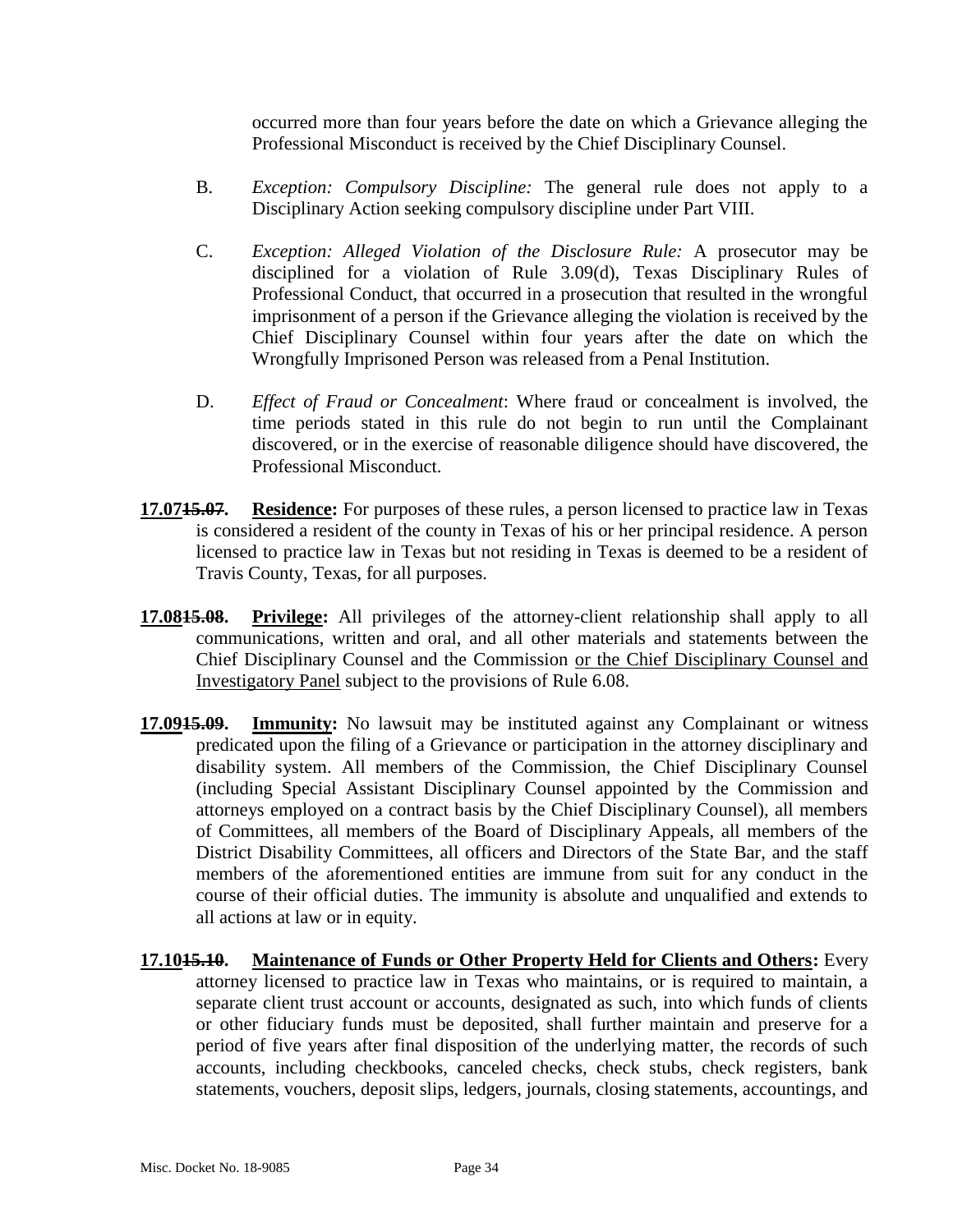other statements of receipts and disbursements rendered to clients or other parties with regard to client trust funds or other similar records clearly reflecting the date, amount, source, and explanation for all receipts, withdrawals, deliveries, and disbursements of the funds or other property of a client.

#### **15.11. Restrictions on Imposition of Certain Sanctions:**

- A. Public reprimands shall not be utilized if:
	- A public reprimand has been imposed upon the Respondent within the preceding five (5) year period for a violation of the same disciplinary rule; or
	- 2. The Respondent has previously received two or more public reprimands whether or not for violations of the same disciplinary rule within the preceding five year period.
- B. Fully probated suspensions shall not be utilized if:
	- 1. A public reprimand or fully probated suspension has been imposed upon the Respondent within the preceding five year period for a violation of the same disciplinary rule; or
	- The Respondent has previously received two or more fully probated suspensions whether or not for violations of the same disciplinary rule within the preceding five year period; or
	- 3. The Respondent has previously received two or more sanctions of public reprimand or greater imposed for conflict of interest, theft, misapplication of fiduciary property, or the failure to return, after demand, a clearly unearned fee.
- C. In the event that a fully probated suspension is not available under this rule, any sanction imposed shall be for no less than thirty days of active suspension.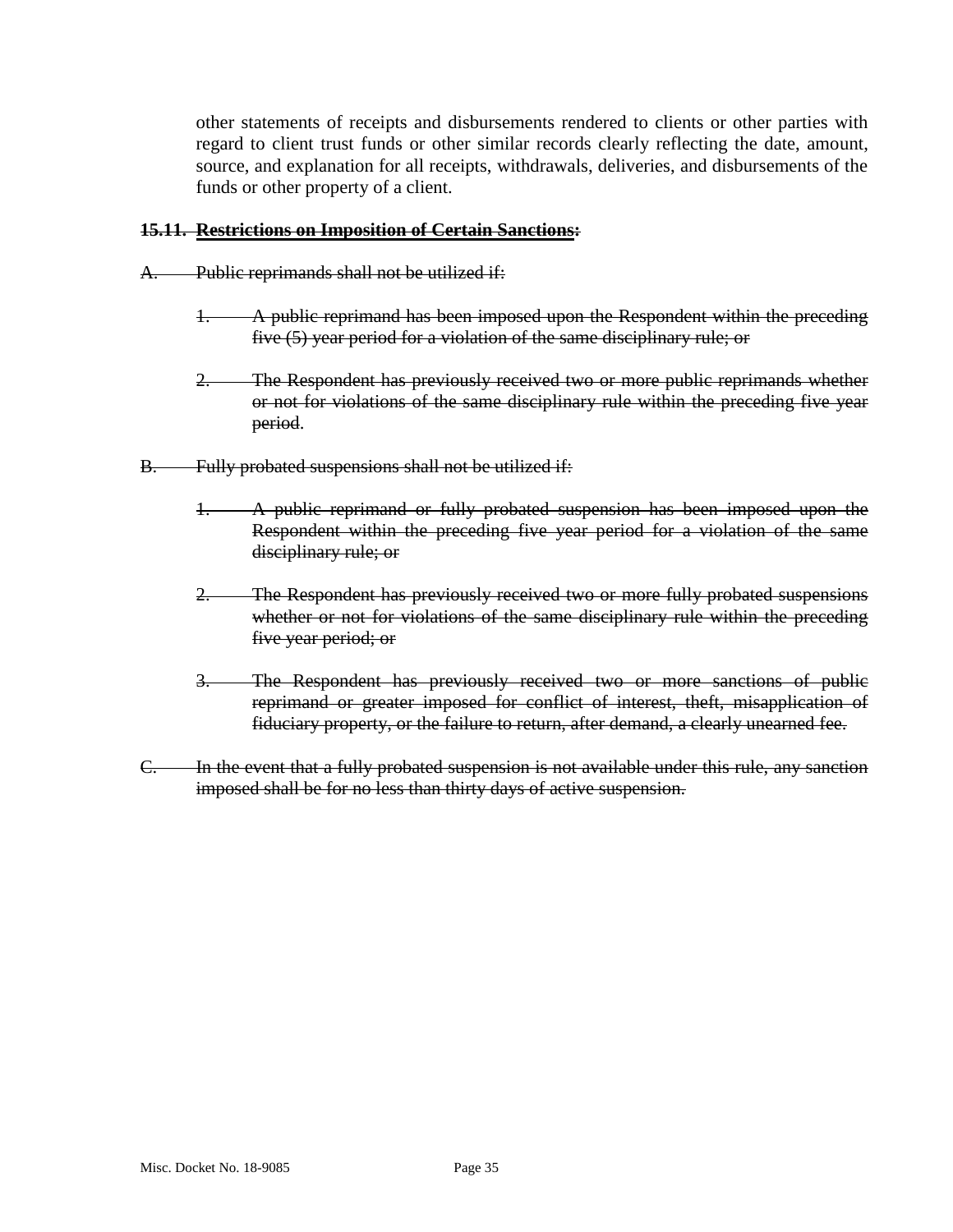| <b>Competent and Diligent Representation</b>         | Guideline 15.04A         |
|------------------------------------------------------|--------------------------|
| 1.01                                                 |                          |
| Scope and Objectives of Representation               |                          |
| $1.02$ (a)(b)                                        | Guideline 15.04A         |
| $1.02$ (c)(d)(e)(f)                                  | Guideline 15.05A         |
| 1.02(g)                                              | Guideline 15.07          |
| Communication                                        | Guideline 15.04A         |
| 1.03                                                 |                          |
| Fees                                                 | Guideline 15.07; 15.04E  |
| 1.04                                                 |                          |
| Confidentiality of Information                       | Guideline 15.04C         |
| 1.05                                                 |                          |
| <b>Conflict of Interest: General Rule</b>            | Guideline 15.04D         |
| 1.06                                                 |                          |
| Conflict of Interest: Intermediary                   | Guideline 15.04D         |
| 1.07                                                 |                          |
| <b>Conflict of Interest: Prohibited Transactions</b> | Guideline 15.04D         |
| 1.08                                                 |                          |
| <b>Conflict of Interest: Former Client</b>           | Guideline 15.04D; 15.04C |
| 1.09                                                 |                          |
| <b>Successive Government and Private</b>             | Guideline 15.04D         |
| Employment                                           |                          |
| 1.10                                                 |                          |
| Adjudicatory Official or Law Clerk                   | Guideline 15.04D         |
| 1.11                                                 |                          |
| Organization as a Client                             | Guideline 15.04D         |
| 1.12                                                 |                          |
| <b>Conflicts: Public Interest Activities</b>         | Guideline 15.04D         |
| 1.13                                                 |                          |
| <b>Safekeeping Property</b>                          | Guideline 15.04B         |
| 1.14                                                 |                          |
| Declining or Termination Representation              |                          |
| 1.15                                                 | Guideline 15.07          |
| 1.15(d)                                              | Guideline 15.04B         |
| Advisor                                              | Guideline 15.07          |
| 2.01                                                 |                          |
| Evaluation for Use by Third Person                   | Guideline 15.07          |
| 2.02                                                 |                          |
| Meritorious Claims and Contentions                   | Guideline 15.05B         |
| 3.01                                                 |                          |
| Minimizing the Burdens and Delays of                 | Guideline 15.05B         |
| Litigation                                           |                          |
| 3.02                                                 |                          |
|                                                      |                          |

## **APPENDIX A TO THE TEXAS RULES OF DISCIPLINARY PROCEDURE**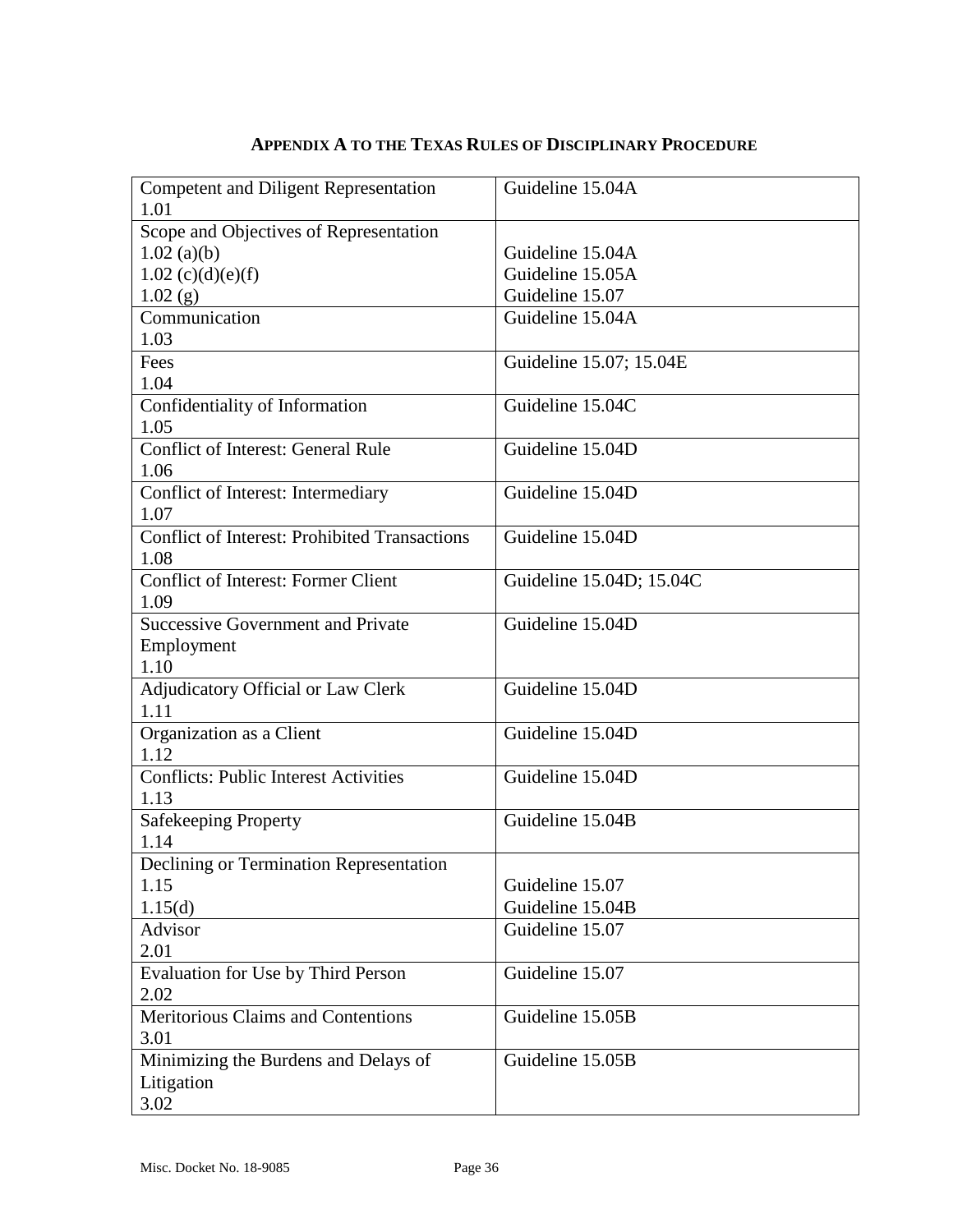| Fairness in the Adjudicatory Proceedings<br>Guideline 15.05B; 15.05A<br>3.04<br>Maintaining Impartiality of Tribunal<br>Guideline 15.05C<br>3.05<br>Maintaining Integrity of Jury System<br>Guideline 15.05C<br>3.06<br><b>Trial Publicity</b><br>Guideline 15.05B<br>3.07<br>Lawyer as Witness<br>Guideline 15.04D<br>3.08<br>Special Responsibilities of a Prosecutor<br>Guideline 15.05B; 15.06B<br>3.09<br>Advocate in Nonadjudicative Proceedings<br>Guideline 15.05B; 15.05C<br>3.10<br>Truthfulness in Statement to Others<br>Guideline 15.05A<br>4.01<br>Communication with One Represented by<br>Guideline 15.05C<br>Counsel<br>4.02<br>Guideline 15.05C<br>Dealing with Unrepresented Person<br>4.03<br>Respect for Rights of Third Persons<br>Guideline 15.05B<br>4.04<br>Responsibilities of a Partner or Supervisory<br>Guideline 15.07<br>Lawyer<br>5.01<br>Responsibilities of a Supervised Lawyer<br>Guideline 15.07<br>5.02<br>Responsibilities Regarding Nonlawyer<br>Guideline 15.07<br><b>Assistants</b><br>5.03<br>Professional Independence of a Lawyer<br>Guideline 15.07; 15.04D<br>5.04 | <b>Candor Toward the Tribunal</b><br>3.03 | Guideline 15.05A |
|------------------------------------------------------------------------------------------------------------------------------------------------------------------------------------------------------------------------------------------------------------------------------------------------------------------------------------------------------------------------------------------------------------------------------------------------------------------------------------------------------------------------------------------------------------------------------------------------------------------------------------------------------------------------------------------------------------------------------------------------------------------------------------------------------------------------------------------------------------------------------------------------------------------------------------------------------------------------------------------------------------------------------------------------------------------------------------------------------------------|-------------------------------------------|------------------|
|                                                                                                                                                                                                                                                                                                                                                                                                                                                                                                                                                                                                                                                                                                                                                                                                                                                                                                                                                                                                                                                                                                                  |                                           |                  |
|                                                                                                                                                                                                                                                                                                                                                                                                                                                                                                                                                                                                                                                                                                                                                                                                                                                                                                                                                                                                                                                                                                                  |                                           |                  |
|                                                                                                                                                                                                                                                                                                                                                                                                                                                                                                                                                                                                                                                                                                                                                                                                                                                                                                                                                                                                                                                                                                                  |                                           |                  |
|                                                                                                                                                                                                                                                                                                                                                                                                                                                                                                                                                                                                                                                                                                                                                                                                                                                                                                                                                                                                                                                                                                                  |                                           |                  |
|                                                                                                                                                                                                                                                                                                                                                                                                                                                                                                                                                                                                                                                                                                                                                                                                                                                                                                                                                                                                                                                                                                                  |                                           |                  |
|                                                                                                                                                                                                                                                                                                                                                                                                                                                                                                                                                                                                                                                                                                                                                                                                                                                                                                                                                                                                                                                                                                                  |                                           |                  |
|                                                                                                                                                                                                                                                                                                                                                                                                                                                                                                                                                                                                                                                                                                                                                                                                                                                                                                                                                                                                                                                                                                                  |                                           |                  |
|                                                                                                                                                                                                                                                                                                                                                                                                                                                                                                                                                                                                                                                                                                                                                                                                                                                                                                                                                                                                                                                                                                                  |                                           |                  |
|                                                                                                                                                                                                                                                                                                                                                                                                                                                                                                                                                                                                                                                                                                                                                                                                                                                                                                                                                                                                                                                                                                                  |                                           |                  |
|                                                                                                                                                                                                                                                                                                                                                                                                                                                                                                                                                                                                                                                                                                                                                                                                                                                                                                                                                                                                                                                                                                                  |                                           |                  |
|                                                                                                                                                                                                                                                                                                                                                                                                                                                                                                                                                                                                                                                                                                                                                                                                                                                                                                                                                                                                                                                                                                                  |                                           |                  |
|                                                                                                                                                                                                                                                                                                                                                                                                                                                                                                                                                                                                                                                                                                                                                                                                                                                                                                                                                                                                                                                                                                                  |                                           |                  |
|                                                                                                                                                                                                                                                                                                                                                                                                                                                                                                                                                                                                                                                                                                                                                                                                                                                                                                                                                                                                                                                                                                                  |                                           |                  |
|                                                                                                                                                                                                                                                                                                                                                                                                                                                                                                                                                                                                                                                                                                                                                                                                                                                                                                                                                                                                                                                                                                                  |                                           |                  |
|                                                                                                                                                                                                                                                                                                                                                                                                                                                                                                                                                                                                                                                                                                                                                                                                                                                                                                                                                                                                                                                                                                                  |                                           |                  |
|                                                                                                                                                                                                                                                                                                                                                                                                                                                                                                                                                                                                                                                                                                                                                                                                                                                                                                                                                                                                                                                                                                                  |                                           |                  |
|                                                                                                                                                                                                                                                                                                                                                                                                                                                                                                                                                                                                                                                                                                                                                                                                                                                                                                                                                                                                                                                                                                                  |                                           |                  |
|                                                                                                                                                                                                                                                                                                                                                                                                                                                                                                                                                                                                                                                                                                                                                                                                                                                                                                                                                                                                                                                                                                                  |                                           |                  |
|                                                                                                                                                                                                                                                                                                                                                                                                                                                                                                                                                                                                                                                                                                                                                                                                                                                                                                                                                                                                                                                                                                                  |                                           |                  |
|                                                                                                                                                                                                                                                                                                                                                                                                                                                                                                                                                                                                                                                                                                                                                                                                                                                                                                                                                                                                                                                                                                                  |                                           |                  |
|                                                                                                                                                                                                                                                                                                                                                                                                                                                                                                                                                                                                                                                                                                                                                                                                                                                                                                                                                                                                                                                                                                                  |                                           |                  |
|                                                                                                                                                                                                                                                                                                                                                                                                                                                                                                                                                                                                                                                                                                                                                                                                                                                                                                                                                                                                                                                                                                                  |                                           |                  |
|                                                                                                                                                                                                                                                                                                                                                                                                                                                                                                                                                                                                                                                                                                                                                                                                                                                                                                                                                                                                                                                                                                                  |                                           |                  |
|                                                                                                                                                                                                                                                                                                                                                                                                                                                                                                                                                                                                                                                                                                                                                                                                                                                                                                                                                                                                                                                                                                                  |                                           |                  |
|                                                                                                                                                                                                                                                                                                                                                                                                                                                                                                                                                                                                                                                                                                                                                                                                                                                                                                                                                                                                                                                                                                                  |                                           |                  |
|                                                                                                                                                                                                                                                                                                                                                                                                                                                                                                                                                                                                                                                                                                                                                                                                                                                                                                                                                                                                                                                                                                                  |                                           |                  |
|                                                                                                                                                                                                                                                                                                                                                                                                                                                                                                                                                                                                                                                                                                                                                                                                                                                                                                                                                                                                                                                                                                                  |                                           |                  |
|                                                                                                                                                                                                                                                                                                                                                                                                                                                                                                                                                                                                                                                                                                                                                                                                                                                                                                                                                                                                                                                                                                                  |                                           |                  |
|                                                                                                                                                                                                                                                                                                                                                                                                                                                                                                                                                                                                                                                                                                                                                                                                                                                                                                                                                                                                                                                                                                                  |                                           |                  |
|                                                                                                                                                                                                                                                                                                                                                                                                                                                                                                                                                                                                                                                                                                                                                                                                                                                                                                                                                                                                                                                                                                                  |                                           |                  |
|                                                                                                                                                                                                                                                                                                                                                                                                                                                                                                                                                                                                                                                                                                                                                                                                                                                                                                                                                                                                                                                                                                                  |                                           |                  |
|                                                                                                                                                                                                                                                                                                                                                                                                                                                                                                                                                                                                                                                                                                                                                                                                                                                                                                                                                                                                                                                                                                                  |                                           |                  |
|                                                                                                                                                                                                                                                                                                                                                                                                                                                                                                                                                                                                                                                                                                                                                                                                                                                                                                                                                                                                                                                                                                                  | <b>Unauthorized Practice of Law</b>       | Guideline 15.07  |
| 5.05                                                                                                                                                                                                                                                                                                                                                                                                                                                                                                                                                                                                                                                                                                                                                                                                                                                                                                                                                                                                                                                                                                             |                                           |                  |
| Restrictions on Right to Practice<br>Guideline 15.07                                                                                                                                                                                                                                                                                                                                                                                                                                                                                                                                                                                                                                                                                                                                                                                                                                                                                                                                                                                                                                                             |                                           |                  |
| 5.06                                                                                                                                                                                                                                                                                                                                                                                                                                                                                                                                                                                                                                                                                                                                                                                                                                                                                                                                                                                                                                                                                                             |                                           |                  |
| Prohibited Discriminatory Activities<br>Guideline 15.05B                                                                                                                                                                                                                                                                                                                                                                                                                                                                                                                                                                                                                                                                                                                                                                                                                                                                                                                                                                                                                                                         |                                           |                  |
| 5.08                                                                                                                                                                                                                                                                                                                                                                                                                                                                                                                                                                                                                                                                                                                                                                                                                                                                                                                                                                                                                                                                                                             |                                           |                  |
| Accepting Appointments by a Tribunal<br>Guideline 15.07<br>6.01                                                                                                                                                                                                                                                                                                                                                                                                                                                                                                                                                                                                                                                                                                                                                                                                                                                                                                                                                                                                                                                  |                                           |                  |
| Firm Names and Letterhead<br>Guideline 15.07                                                                                                                                                                                                                                                                                                                                                                                                                                                                                                                                                                                                                                                                                                                                                                                                                                                                                                                                                                                                                                                                     |                                           |                  |
| 7.01                                                                                                                                                                                                                                                                                                                                                                                                                                                                                                                                                                                                                                                                                                                                                                                                                                                                                                                                                                                                                                                                                                             |                                           |                  |